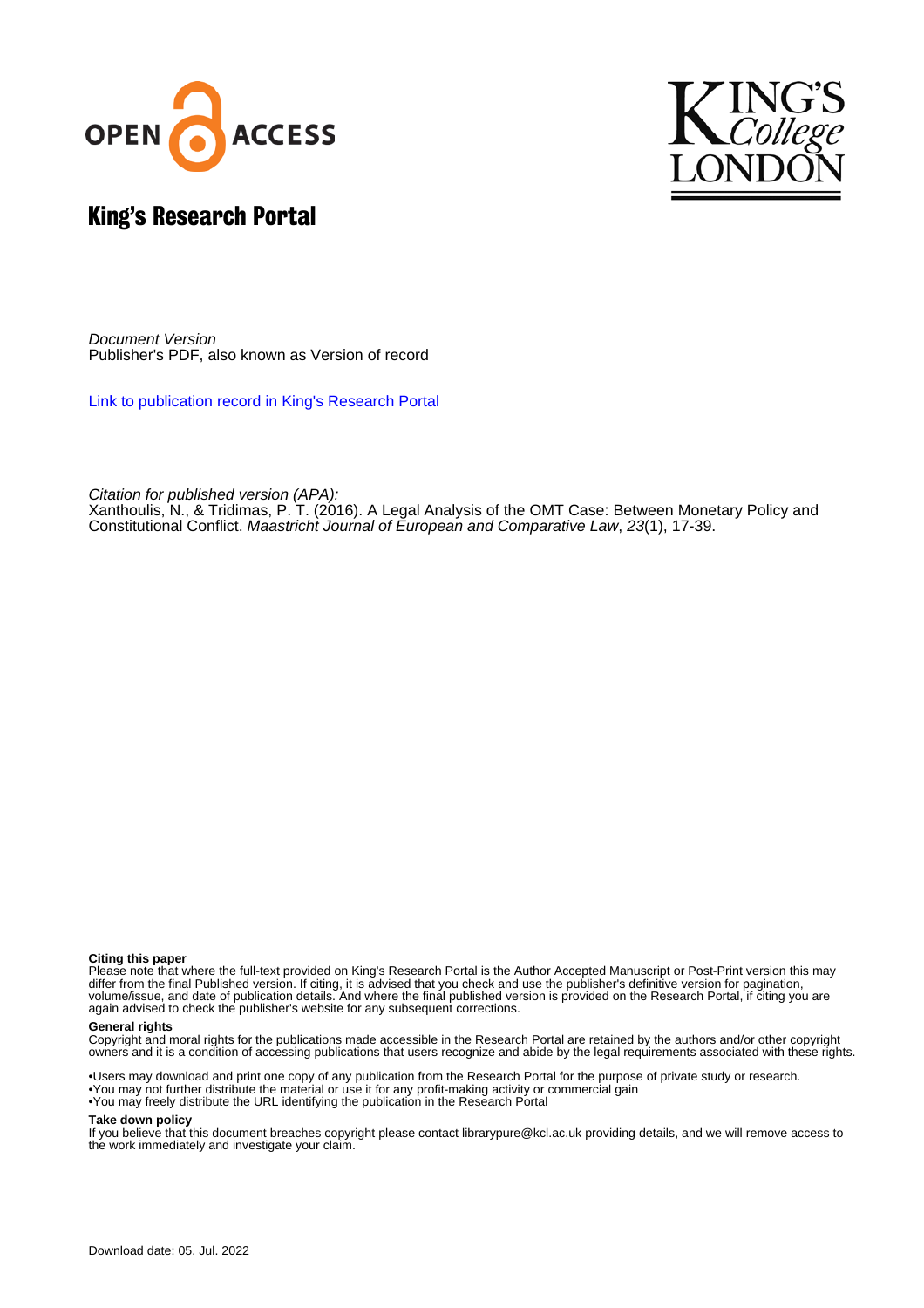# **ARTICLES**

# **A LEGAL ANALYSIS OF THE** *GAUWEILER* **CASE**

# **Between Monetary Policy and Constitutional Confl ict**

Takis Tridimas\* and Napoleon Xanthoulis\*\*

## ABSTRACT

*In* Gauweiler, in response to the first ever preliminary reference made by the German Federal *Constitutional Court (*Bundesverfassungsgericht*; FCC), the Court of Justice gave the green light to the ECB's power to selectively purchase Eurozone government bonds in secondary markets (OMT programme). Whilst the Court of Justice sets some limits to European Central Bank's (ECB) authority relying on the golden standard of proportionality, it is a judgment*  of institutional empowerment. The tensions and instability arising from the separation of *competences in monetary and economic policy gravitate to the advantage of the Union. By placing emphasis on the objectives rather than the eff ects of the programme and linking OMT power to conditionality,* Gauweiler *builds on* Pringle *providing normative legitimization to the austerity model whilst granting the ECB a distinct role not only in monetary policy but*  also in shaping the general economic policy of the Union. The Court of Justice's ruling also indicates a measured but firm response to the dialogue of conflict initiated by the FCC.

Keywords: ECB; EMU empowerment; judicial conflict

## §1. INTRODUCTION

On 6 September 2012, the European Central Bank (ECB) announced by a press release its 'Outright Monetary Transactions' (OMT) programme,<sup>1</sup> a new scheme

Professor of European Law, the Dickson Poon School of Law, King's College London.

PhD candidate, the Dickson Poon School of Law, King's College London.

<sup>1</sup> ECB Monthly Bulletin, September 2012, https://www.ecb.europa.eu/pub/pdf/mobu/mb201209en.pdf; ECB Press Release, 'Technical features of Outright Monetary Transactions', 6.09.2012, www.ecb.europa. eu/press/pr/date/2012/html/pr120906\_1.en.html.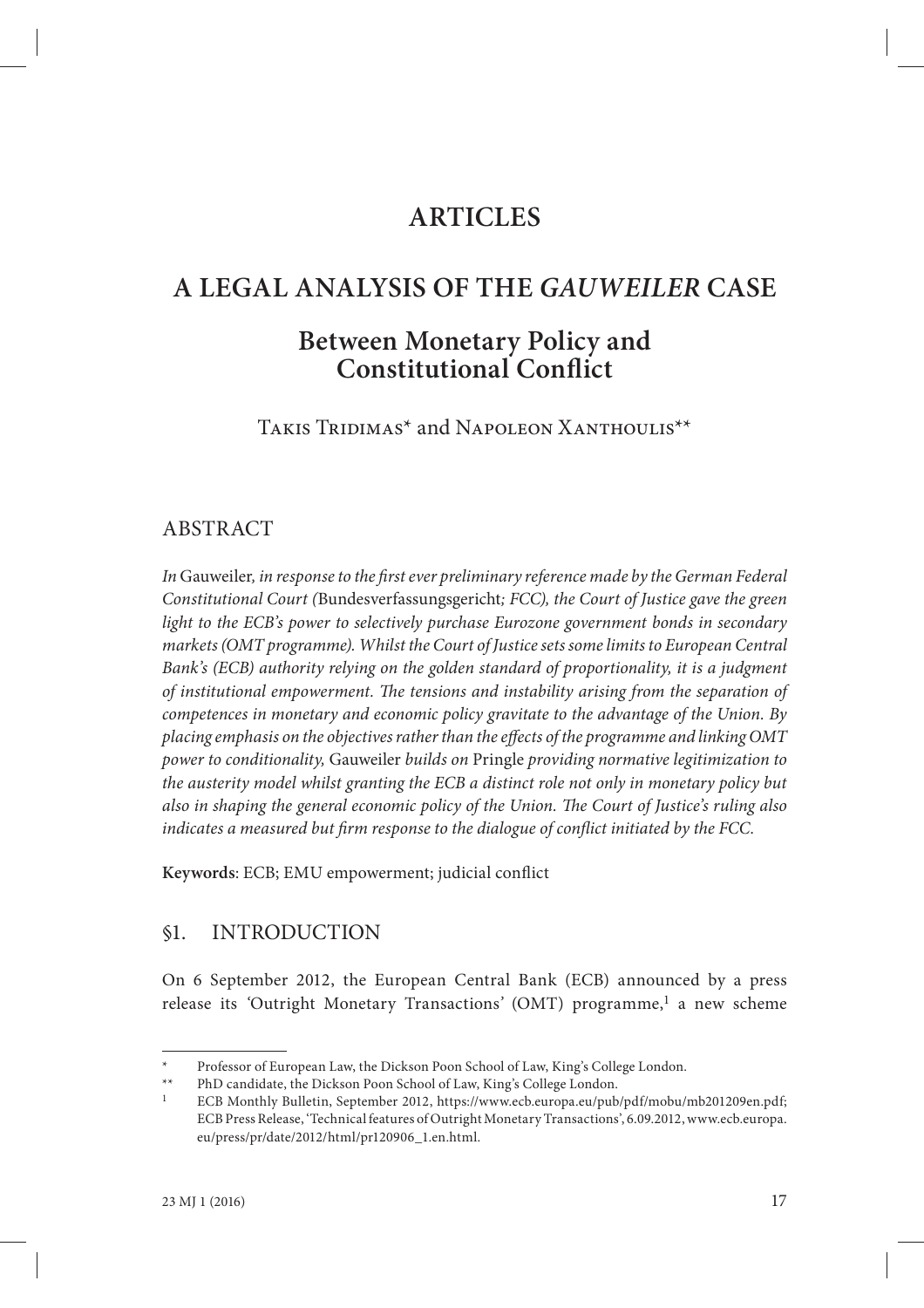conferring it power to purchase government bonds in secondary markets. The time had come to enact the ECB President's promise to do 'whatever it takes'<sup>2</sup> to protect the single currency. The announcement proved an exemplary exercise of 'regulation by information', $3$  calming markets and reducing interest spreads, thus rendering its actual application unnecessary.<sup>4</sup> The ECB's decision, however, triggered an intense judicial debate as the German Federal Constitutional Court (*Bundesverfassungsgericht*; FCC) openly questioned the compatibility of the OMT programme with EU law and the German Basic Law (*Grundgesetz*). The FCC took the view that, unless interpreted in a specific way, the OMT decision was an obvious and structurally significant ultra vires act which had adverse consequences for core provisions of the Basic Law and thus was unconstitutional. In those circumstances, it made a preliminary reference to the Court of Justice but the substance and tone of the reference suggests that it was, perhaps, less an invitation to provide a binding ruling and more an opportunity to repent.5

On 16 June 2015, the Court of Justice delivered its preliminary ruling6 by which it upheld, subject to certain safeguards, the compatibility of the OMT programme with the Treaties.<sup>7</sup> The judgment raises important points pertaining to the distinction between economic and monetary policy, the powers of the ECB, economic governance and democracy in the Eurozone, and the role of the Court of Justice. The present article engages selectively with some of those issues focusing on the admissibility of the questions referred, the Court of Justice's deferential application of proportionality, the role of the ECB, and the relationship between the Court of Justice and national courts.

<sup>&</sup>lt;sup>2</sup> See Speech of the ECB President, Mr Mario Draghi, at the Global Investment Conference in London, 26.07.2012, https://www.ecb.europa.eu/press/key/date/2012/html/sp120726.en.html.

<sup>&</sup>lt;sup>3</sup> G. Majone, 'The New European Agencies: Regulation by Information', 4 *Journal of European Public Policy* (1997), p. 262–275, 264–265.

<sup>&</sup>lt;sup>4</sup> For empirical evidence regarding the effect of the announcement of the OMT programme, see C. Altavilla, D. Giannone and M. Lenza, 'The Financial and Macroeconomic Effects of OMT Announcements'*, ECB Working Paper Series* No. 1707 (2014), https://www.ecb.europa.eu/pub/pdf/ scpwps/ecbwp1707.pdf.

<sup>5</sup> BVerfG, 2 BvR 2728/13, 14.1.2014, www.bverfg.de/en/decisions/rs20140114\_2bvr272813en.html. For a discussion of the judgment, see, among others, the contributions in Special Issue 15(2) *German Law Journal* (2014).

<sup>6</sup> Case C-62/14 *Gauweiler and Others v. Deutscher Bundestag*, EU:C:2015:400. Opinion of Advocate General Cruz Villalón in Case C-62/14 *Gauweiler and Others v. Deutscher Bundestag*, EU:C:2015:7.

<sup>&</sup>lt;sup>7</sup> The legality of the OMT programme was also unsuccessfully challenged before the General Court which held the action inadmissible. See Case T-492/12 *von Storch and Others v. ECB*, EU:T:2013:702; upheld on appeal in Case C-64/14 P *von Storch and Others v. ECB*, EU:C:2015:300.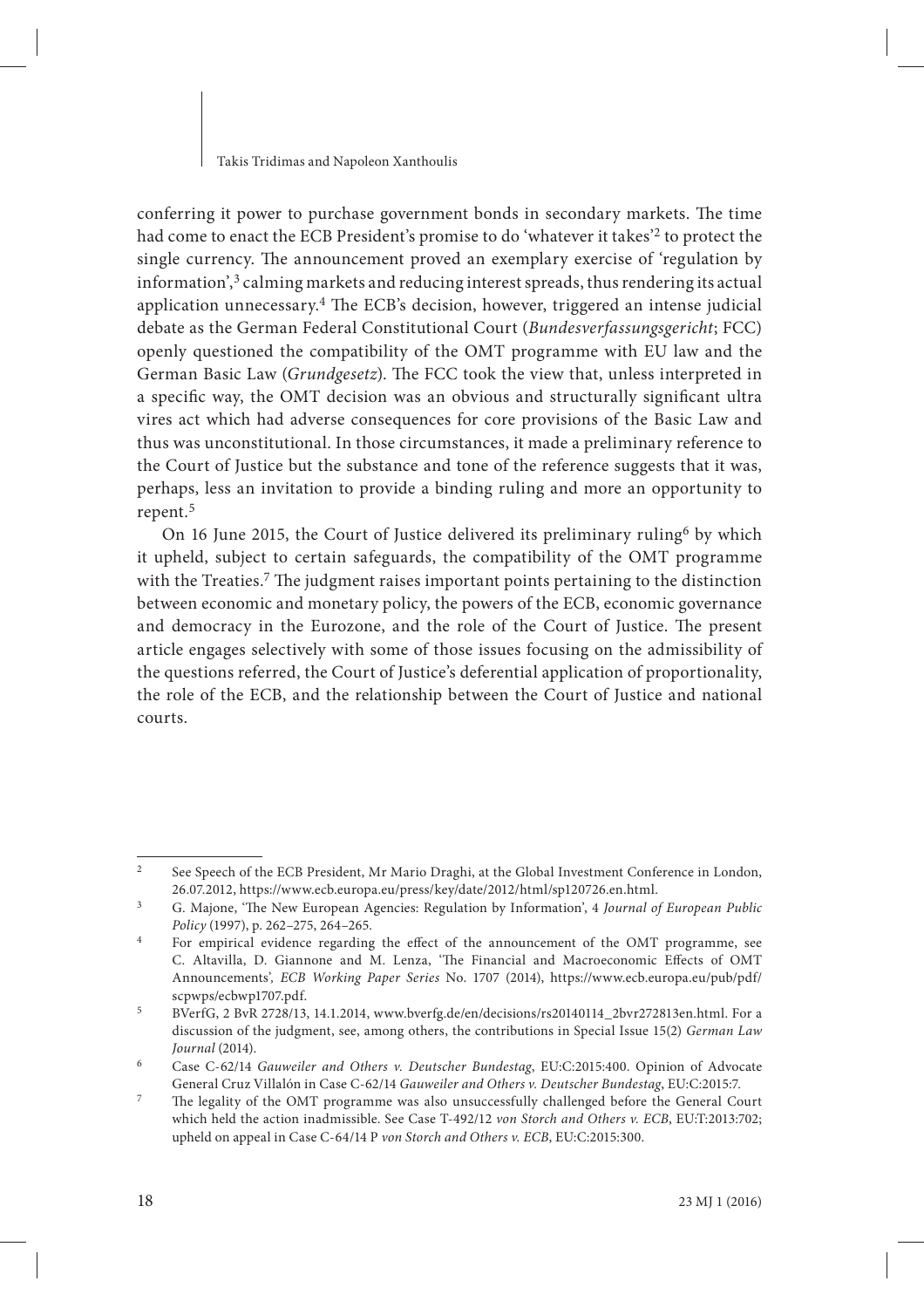## §2. THE OMT PROGRAMME AND THE REFERENCE OF THE FCC

The OMT programme forms part of the ECB's non-standard measures which were adopted in response to the financial crisis.<sup>8</sup> In 2012, the yields of the bonds of some Member States started to incorporate redenomination risk premia, namely a tail risk of an abandonment of the Euro for a new currency. Against that background,<sup>9</sup> the ECB decided to introduce the OMT programme. Unlike the Securities Market Programme (SMP) that the ECB had introduced in  $2010$ ,<sup>10</sup> the OMT Programme would be triggered only for selected Member States which were under a macroeconomic adjustment programme in the context of financial assistance received from the European Financial Stability Facility (EFSF) or the European Stability Mechanism (ESM). The significance of that conditionality is that it gave OMT intervention a residual character. The ECB would intervene only if that proved necessary, after the Eurozone governments had collectively decided to commit their own funds.<sup>11</sup>

Following the announcement of the OMT programme, some German citizens brought an action before the FCC challenging its compatibility with the German Constitution.<sup>12</sup> The FCC stayed proceedings and, for the first time in its history, made a reference for a preliminary ruling.13 Under normal circumstances, this would have been considered a positive step towards initiating a direct dialogue between the two courts. Yet, this was no an ordinary case. The FCC's reference was based on its 'self-proclaimed right' to determine, as a court of last instance, whether an EU act has been issued ultra vires.14 Its suggestion that it may have the power to depart from the answers received

<sup>8</sup> Non-standard measures generally apply in times of crisis when the standard policy instruments for achieving price stability, such as interest rate policy or the provision of liquidity, are not effective. See ECB, 'The Monetary Policy of the ECB', 2011, https://www.ecb.europa.eu/pub/pdf/other/ monetarypolicy2011en.pdf.

For a more detailed analysis of the reasons that led to the introduction of the OMT programme see: ECB Monthly Bulletin, September 2013, p. 7–11; and also B. Cœuré, 'Outright Monetary Transactions, one year on', Speech at the conference 'The ECB and its OMT programme', Centre for Economic Policy Research, German Institute for Economic Research and KfW Bankengruppe, Berlin, 2.09.2013.

<sup>&</sup>lt;sup>10</sup> See ECB Decision establishing a Securities Markets Programme, [2010] OJ L 124/8. The SMP was adopted under Article 18.1 of the Statute of the ESCB and enabled Eurosystem central banks to purchase, among others, eligible sovereign debt securities on secondary markets with a view to ensuring the necessary depth and liquidity in market segments that were dysfunctional.

<sup>&</sup>lt;sup>11</sup> P. Cour-Thimann and B. Winkler, 'The ECB's non-standard monetary policy measures the role of institutional factors and financial structure', *ECB Working Papers Series* No. 1528 (2013), http://papers. ssrn.com/sol3/papers.cfm?abstract\_id=2239093, p. 18.

<sup>&</sup>lt;sup>12</sup> For a more detailed analysis on the socio-political circumstances surrounding these actions see D. Schiek, 'The German Federal Constitutional Court's Ruling on Outrights Monetaty Transactions (OMT) – Another Step towards National Closure?', 15 *German Law Journal* (2014), p. 329–342, 331–337.

<sup>&</sup>lt;sup>13</sup> See further the contribution of D. Kelemen in this Special Issue.<br><sup>14</sup> M. Wandel, 'Exceeding Iudicial Competence in the Name

M. Wendel, 'Exceeding Judicial Competence in the Name of Democracy: The German Federal Constitutional Court's OMT Reference', 10 *European Constitutional Law Review* (2014), p. 263–307,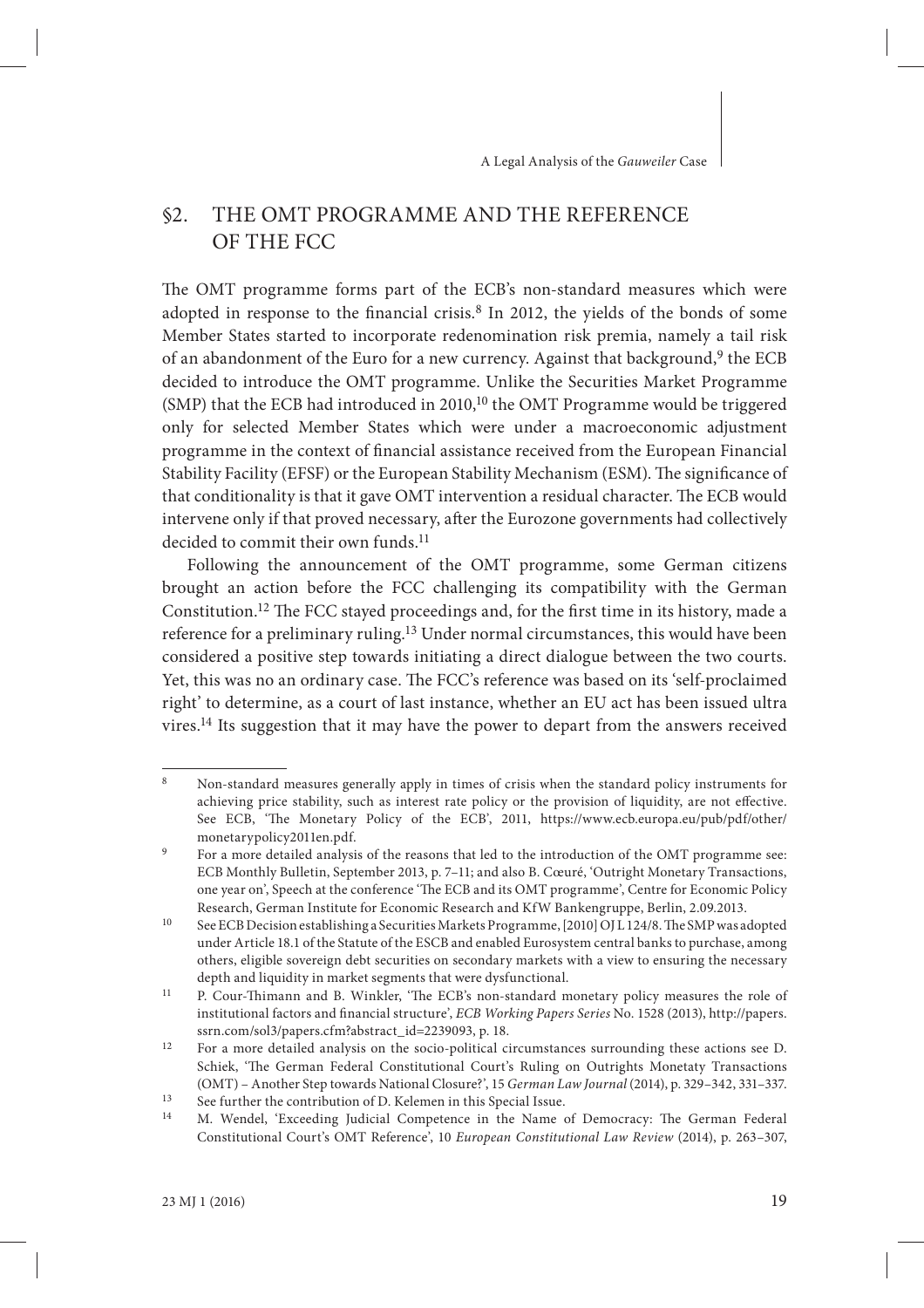by the Court of Justice, if it was not satisfied by them, revealed a 'conflict-seeking attitude'15 and, according to some, made the reference seem an abusive exercise of the right to request a preliminary ruling.<sup>16</sup> The FCC held by a 6 to 2 majority that the OMT programme was not covered by the ECB's mandate under the Treaties, being an exercise of economic rather than monetary policy, and also that it violated the prohibition of monetary financing of the budget under Article 123 TFEU.

In its order for reference, the FCC stated that, if implemented, the OMT programme would violate the constitutional right to vote<sup>17</sup> and Germany's constitutional identity, part of which is the principle of democracy,<sup>18</sup> under a dynamic interpretation developed in the German case law.<sup>19</sup> Moreover, the OMT programme gave rise to a risk of financial loss for the German Central Bank (*Bundesbank*), thus affecting the German parliament's (*Bundestag*) budgetary sovereignty. In short, the FCC found that the OMT announcement was a manifest and structurally significant ultra vires act which violated core elements of the national constitutional identity.20 Notably, with a view to saving the legality of the OMT programme, the FCC provided an alternative interpretation of it which would require the restriction of several of its features.21

<sup>265, 271</sup> et seq. According to the case law of the FCC, it can exercise an 'emergency competence' when an EU act violates Germany's constitutional identity or an EU institution has adopted a manifest and structurally significant ultra vires act. See, inter alia, *Maastricht Treaty*, Judgment of 12.10.1993, BVerfG 89, 1553; *Lisbon Treaty*, Judgment of 30.06.2009, BVerfG, 2 BvR 2/08, 2BvE 2/08, 2 BvE 5/08, 2 BvR 1010/08, 2 BvR 1022/08, 2 BvR 1259/08, 2 BvR 182/09; and, more recently, *Honeywell*, Judgment of 6.7.2010, BVerfG, 2 BvR 2661/06. As the FCC stated in its order for reference, while the Court of Justice is the competent authority to interpret EU law, the FCC retains the right to determine 'the inviolable core content of the constitutional identity and to review whether the act interferes with this core', thus, claiming to have the final say on the legality of the OMT programme within the German legal order. See para. 22 et seq. of the FCC's order for reference.

<sup>15</sup> Z. Snell, '*Gauweiler*, Some Institutional Aspects', 2 *European Law Review* (2015), p. 133–134; Editorial Comments, 'An unintended side-effect of Draghi's bazooka: An opportunity to establish a more balanced relationship between the ECL and Member States' highest courts', 51 *Common Market Law Review* (2014), p. 375–388, 382–384.

<sup>16</sup> M. Wendel, 10 *E.C.L.R.*, p. 290. This view was endorsed by some governments in the proceedings.<br>17 Article 28 of the Corman Besis Law

<sup>&</sup>lt;sup>17</sup> Article 38 of the German Basic Law.<br><sup>18</sup> Ibid. Article 70(3) of the German Basic

<sup>&</sup>lt;sup>18</sup> Ibid., Article 79(3) of the German Basic Law.<br><sup>19</sup> See para <sup>27</sup> at see, of the order for reference

See para. 27 et seq. of the order for reference. The FCC stated that the power to decide on public revenue and public expenditure is a fundamental part of the ability of a constitutional state to shape itself democratically and that, if the German Bundestag relinquished its parliamentary budget responsibility, that would amount to a violation of Article 38(1) of the German Basic Law. By transgressing the ECB's mandate, the OMT decision encroached upon the Member States' powers on economic policy and violated the prohibition on the monetary financing of the budget. See further S. Dahan, O. Fuchs and M.-L. Layus, 'Whatever It Takes? Regarding the OMT Ruling of the German Federal Constitutional Court', 18 *Journal of International Economic Law* (2015), p. 137–151, 140.

<sup>&</sup>lt;sup>20</sup> See para. 28 and 33 of the order for reference.<br><sup>21</sup> Ibid. para. 100 discussed below.

Ibid., para. 100 discussed below.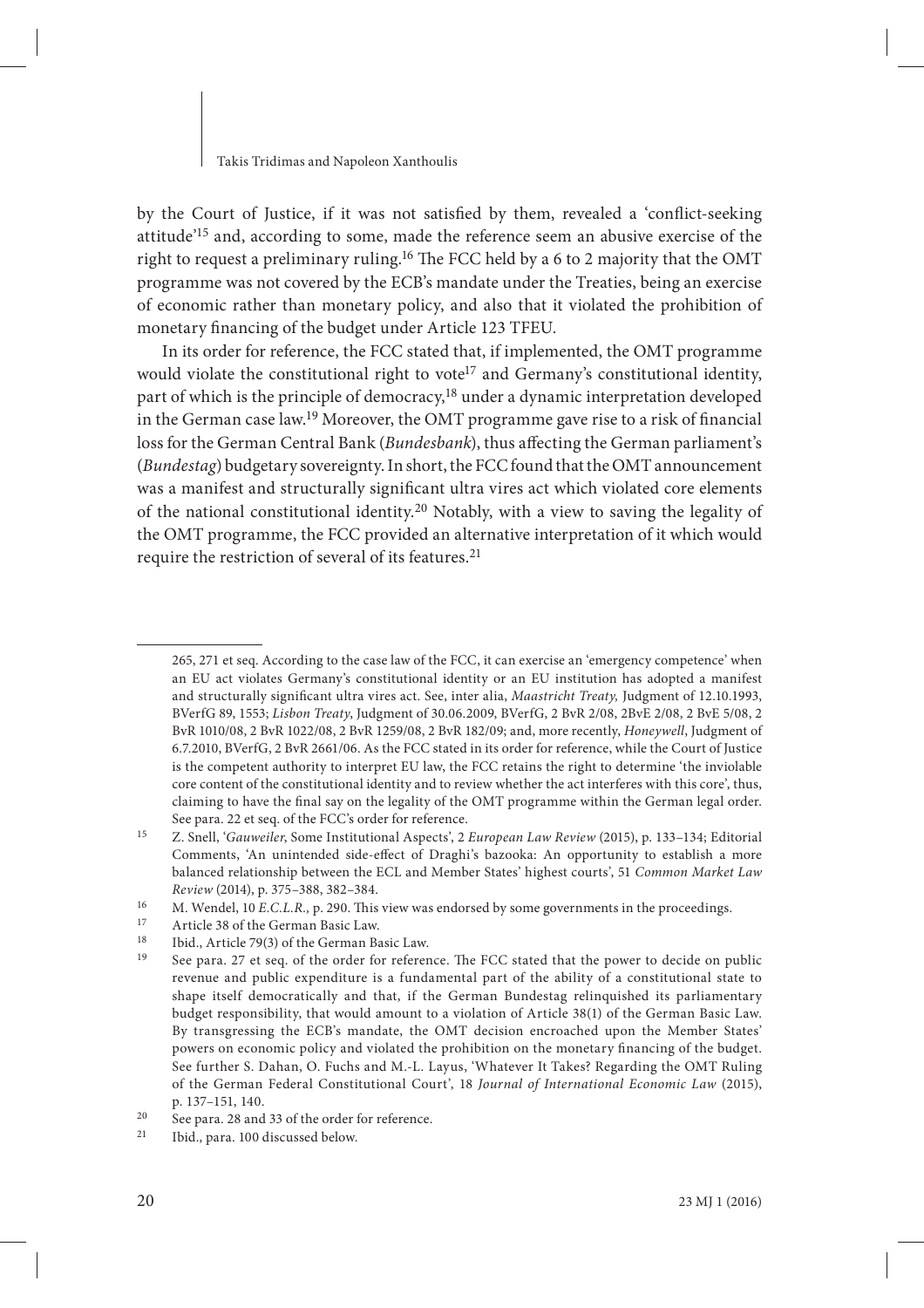## §3. THE NATURE OF THE OMT PRESS RELEASE

The first issue examined by the Court of Justice pertained to the nature of the press release announcing the OMT programme. The Court of Justice dismissed the argument that the reference was devoid of purpose since the OMT programme had not been implemented and its implementation would be possible only after further legal acts had been adopted. It pointed out that the main action was preventative in character seeking to avoid the infringement of rights which were under threat. Since such actions were permitted under German law, the request for a preliminary ruling met an objective need for resolving the cases before the FCC.22 Furthermore, it dismissed the argument that there was a violation of the system of judicial review established by the Treaties. Spain had argued that the national proceedings created a direct action against the validity of an EU act without complying with the conditions for admissibility laid down by Article 263 TFEU. The Court of Justice pointed out that where, under national law, a person may seek judicial review of the legality of the intention or obligation of the national authorities to comply with EU legislation, individuals may plead the invalidity of an EU act of general application before the national courts, without it being necessary that implementing measures have been adopted in national law.23 In that respect, it is sufficient if the national court is seised of a genuine dispute in which the question of the validity of such an act is raised on indirect grounds. In the Court of Justice's view, it was clear from the FCC's order for reference that this was indeed the case.<sup>24</sup>

A number of intervening governments questioned the admissibility of the question whether the OMT programme exceeded the ECB's mandate on the ground that a question concerning validity cannot be directed at an act which, like the OMT decision, is preparatory or does not have legal effects.<sup>25</sup> The Court of Justice dismissed that argument in a summary form holding essentially that the reference raised a question of interpretation and not a question of validity. The question was admissible since the referring court had asked whether certain provisions of the TFEU and the Statute of the ESCB and the ECB26 must be interpreted as permitting the ESCB to adopt the OMT programme.27

Even though this is strictly speaking correct, given the principle of hierarchy of norms, the inevitable consequence of a finding of incompatibility would be that the OMT press release would be illegal and liable to annulment. The Court of Justice's bold answer

<sup>22</sup> Case C-62/14 *Gauweiler*, para. 28.

<sup>23</sup> See Case C-491/01 *British American Tobacco (Investments) and Imperial Tobacco*, EU:C:2002:741; Case C-308/06 *Intertanko and Others*, EU:C:2008:312.

<sup>24</sup> Case C-62/14 *Gauweiler*, para. 29.

 $\frac{25}{26}$  Ibid., para. 23.

<sup>26</sup> Protocol (No 4) to the Consolidated version of the Treaty on the Functioning of the European Union on the Statute of the European System of Central Banks and of the European Central Bank, [2012] OJ C 326/230.

<sup>27</sup> Ibid., para. 30.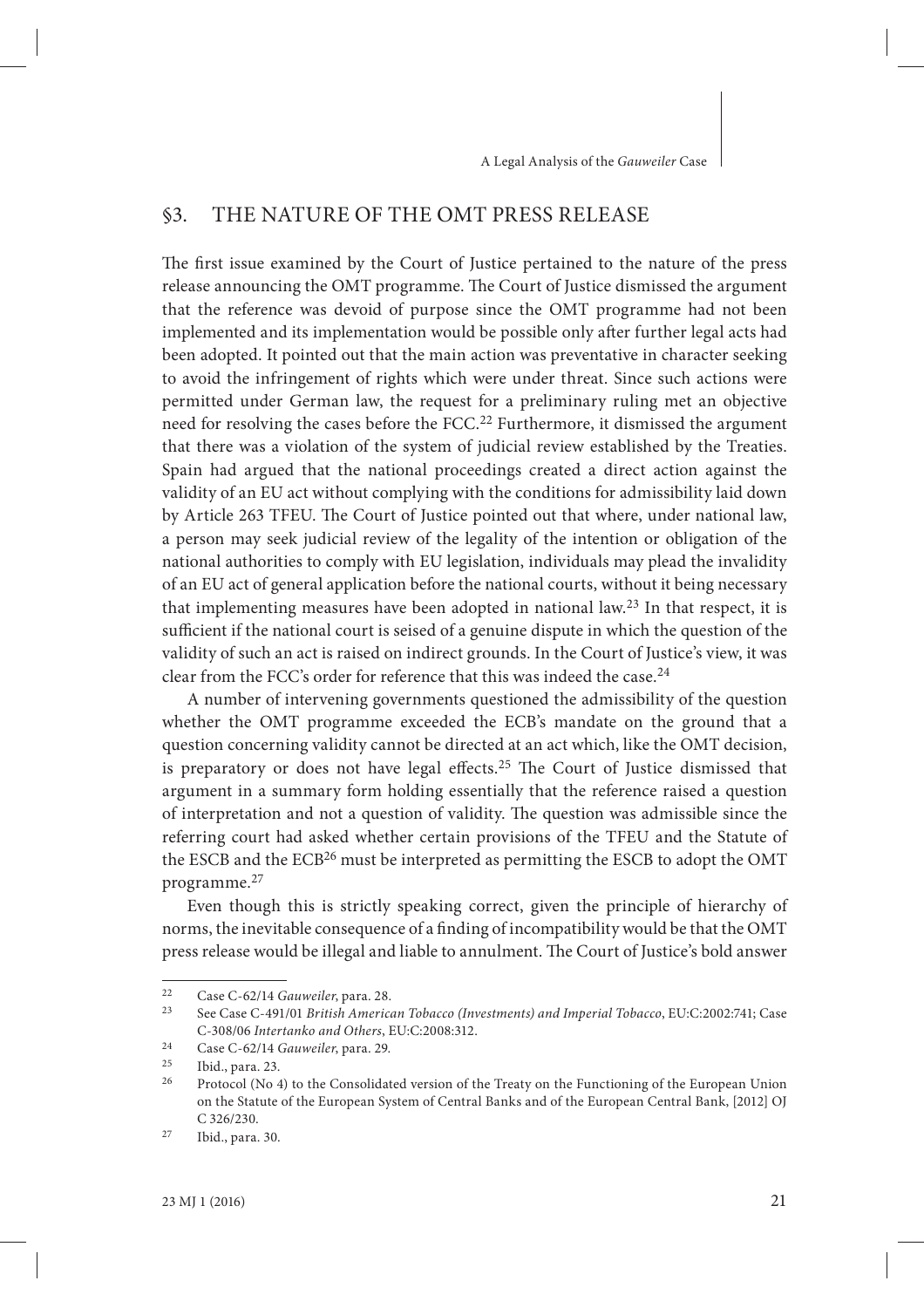suggests that the way the referring court asks the question is conclusive of whether the Court of Justice will deliver a ruling on the interpretation or the validity of the rule in issue. Even though, in exceptional circumstances, the Court of Justice has gone as far as to provide a ruling on the validity where the national court posed only a question of interpretation,28 as a general rule, it will not rule on the validity of a measure unless it has expressly been asked to do so. This is because it is mindful to ensure that the rights of defence are respected.29

The *Gauweiler* case, however, is different since it is clear from the order for reference that it was raising the ultra vires character of the ECB press release. It would have been well within the powers of the Court of Justice to treat the question as one of validity. Indeed, disguising a question of validity as one of interpretation of higher ranking rules is liable to create legal uncertainty as to the effects of the ruling in the event that the Court of Justice finds incompatibility. In this case, the summary dismissal of the admissibility argument was an expedient. By accepting the characterization of the reference as one pertaining to interpretation, the Court of Justice avoided entering into a discussion of whether the OMT announcement was a reviewable act within the meaning of Article 263 TFEU.

By contrast, Advocate General Cruz Villalón provided an extensive analysis on the reviewability of the OMT press release concluding that it fell within the Court of Justice's reviewing power.<sup>30</sup> The Advocate General considered not only the content and the actual effects of the announcement on the market but also the circumstances in which the OMT press release was adopted. He concluded that it was an act whose validity could be called into question in preliminary reference proceedings taking into account, inter alia, that it was a 'full normative programme'31 which had a regulatory purpose and aimed at producing an immediate external effect, indicating clearly the ECB's decision to intervene in the market. The fact that it had a significant impact on the financial markets, enduring more than two years since the announcement, provided proof that the ECB intended it to produce effects.

Although Advocate General Cruz Villalón fell short of declaring expressly that the OMT press release was a reviewable act for the purposes of Article 263 TFEU, it is submitted that that is the case. The OMT press release is not a preparatory act. It sets out a firm intention that, if certain conditions are fulfilled, the ECB will intervene. It is not a mere intention to legislate but a concrete normative framework which had widespread effects in the market. Furthermore, it provided a firm assertion by the ECB that it has

<sup>&</sup>lt;sup>28</sup> Case C-16/65 *Schwarze*, EU:C:1965:117.<br><sup>29</sup> See Joined Cases C-141 to C-143/81

<sup>29</sup> See Joined Cases C-141 to C-143/81 *Holdijk*, EU:C:1982:122, para. 6; and Joined Cases C-133/93, C-300/93 and C-362/93 *Crispoltoni II*, EU:C:1994:208; Opinion of Advocate General Jacobs in Joined Cases C-133/93, C-300/93 and C-362/93 *Crispoltoni II*, EU:C:1994:208, para. 87 et seq.

<sup>30</sup> Opinion of Advocate General Cruz Villalón in Case C-62/14 *Gauweiler*, para. 78–90.

Ibid., para. 85.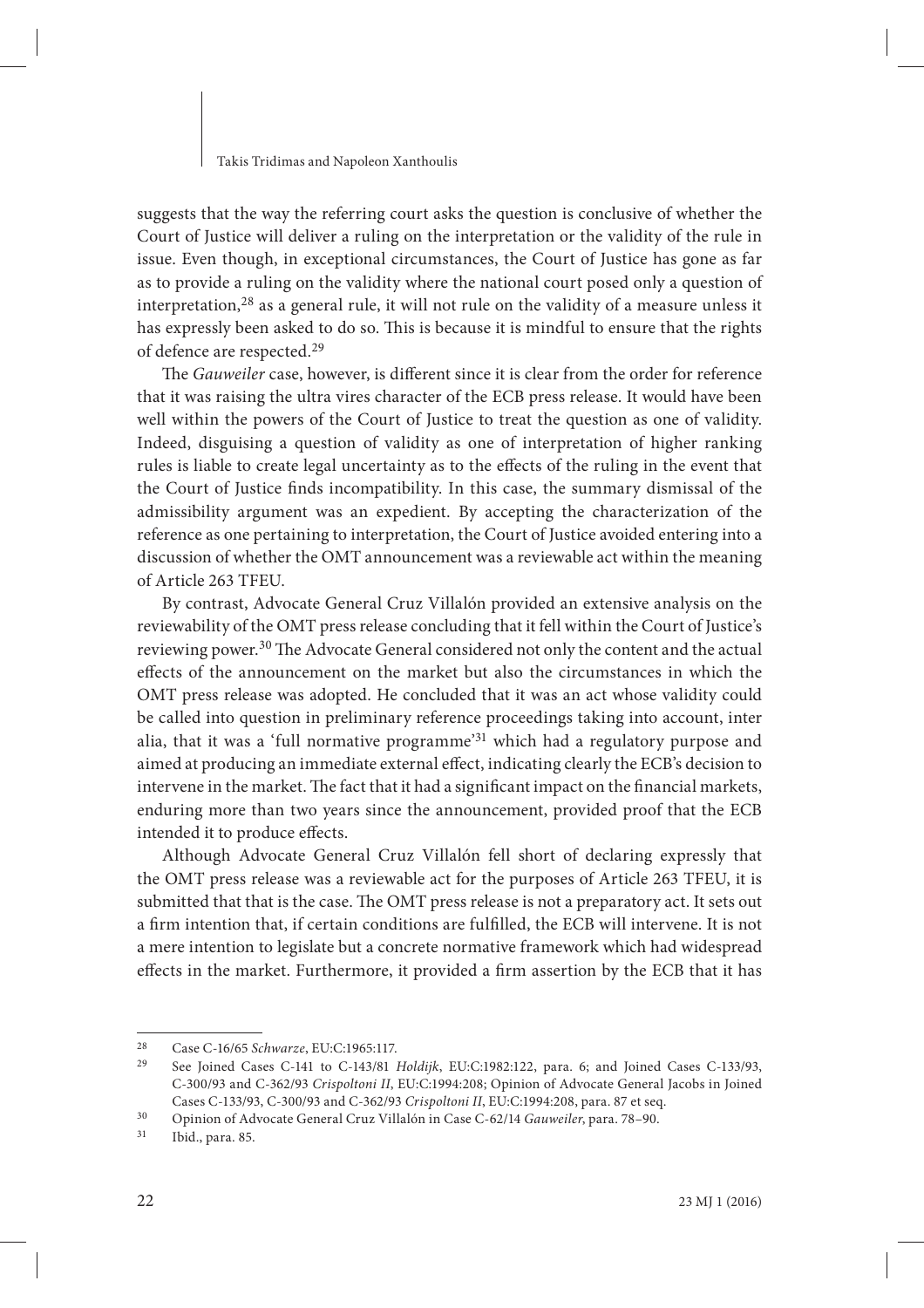competence to take specific action in a concrete policy area. In those circumstances, it would be difficult to deny its reviewability.<sup>32</sup>

### §4. AN EXERCISE OF MONETARY OR ECONOMIC POLICY?

The first objection of the FCC was that the OMT programme exceeded the ECB's mandate by straying into the realm of economic policy which remains in the hands of Member States. In response, the Court of Justice stated that, under Articles 282(1) and 281(4) TFEU, the single monetary policy is conducted by the ECB which can adopt any measures that are necessary to this effect in accordance with the provisions of the Treaty and the conditions laid down in the Statute of the ESCB and the ECB.33 It is for the ESCB to define and implement this policy.<sup>34</sup> In particular, under Article  $129(1)$  TFEU and Article 12(1) of the Statute of the ESCB and the ECB, the Governing Council formulates the EU's monetary policy and the ECB's Executive Board implements it, in accordance with the Governing Council's guidelines and decisions.<sup>35</sup>

While the Treaties provide no precise definition of monetary policy, its objectives and the instruments which are available to the ESCB are clearly defined.<sup>36</sup> The primary objective is to maintain price stability.37 Without prejudice to that objective, the ESCB also supports the general economic policies of the Union, with a view to contributing to the achievement of its objectives, as laid down in Article 3 TEU.38 Referring to *Pringle*, the Court of Justice held that, to determine whether a measure falls within monetary or economic policy, reference must be made principally to the objectives of the measure, the instruments which it employs also being relevant.<sup>39</sup>

In relation to the objectives, the Court of Justice looked at the wording of the press release and noted that it aims at safeguarding both 'an appropriate monetary policy transmission and the singleness of the monetary policy'.40 Both aims fell within

<sup>32</sup> Note that in Case T-492/12 *von Storch* the General Court dismissed a direct action for annulment against the OMT press release brought by private applicants on the ground that they lacked direct concern. The General Court's order was confirmed on appeal (Case C-64/14 P von Storch) but neither court examined the question whether the OMT press release was reviewable under Article 263 TFEU. That question would need to be determined in the event that the OMT press release was challenged by a privileged applicant.

<sup>&</sup>lt;sup>33</sup> Case C-62/14 *Gauweiler*, para. 36.<br><sup>34</sup> See Article 127(2) TEELL

 $34$  See Article 127(2) TFEU.<br> $35$  Case C 62/14 Cannot

<sup>35</sup> Case C-62/14 *Gauweiler*, para. 37–38.

<sup>36</sup> See Case C-370/12 *Pringle,* EU:C:2012:756, para. 53.

<sup>&</sup>lt;sup>37</sup> See Articles 127(1) TFEU and 282(2) TFEU.<br><sup>38</sup> Case C-370/12 Pringle para 54

<sup>38</sup> Case C-370/12 *Pringle*, para. 54.

<sup>39</sup> Case C-62/14 *Gauweiler*, para. 46; and Case C-370/12 *Pringle*, para. 53 and 55.

The term 'monetary policy transmission' refers to the process through which monetary policy decisions affect economic variables, such as output and prices. The individual links between monetary policy decisions and economic variables are defined as 'transmission channels', for example interest-rate channel, credit-rate channel, and so on. See A.-L. Riso, 'An analysis of the OMT case from an EU law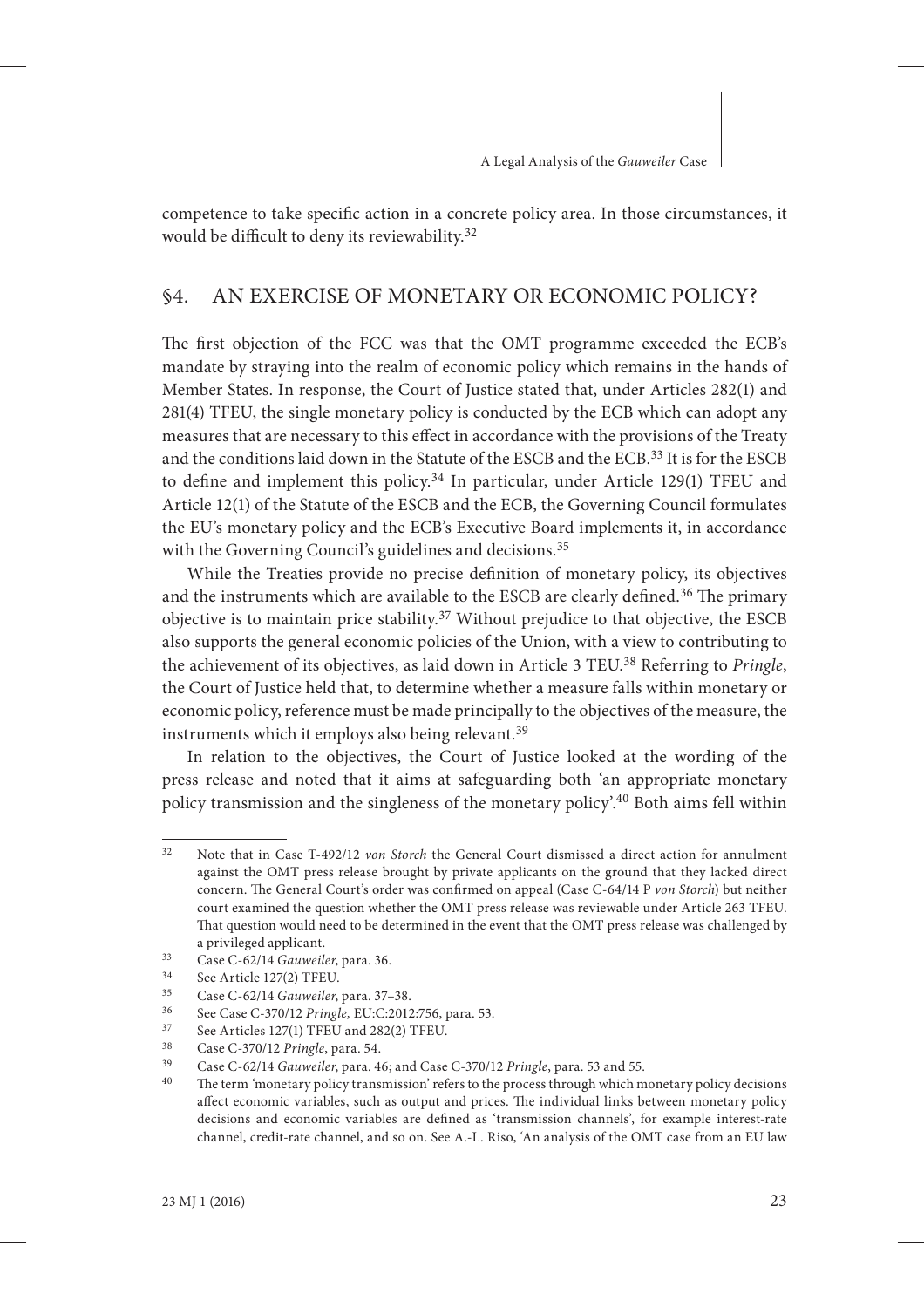the objectives of monetary policy. Safeguarding the 'singleness' of monetary policy contributed to achieving its objectives, since, under Article 119(2) TFEU, monetary policy must be 'single';41 safeguarding an appropriate transmission was likely both to preserve the singleness of monetary policy and contribute to maintaining price stability.42

In contrast to the reasoning of the FCC, the Court of Justice endorsed the ECB's submission<sup>43</sup> that the effectiveness of the ESCB's single monetary policy and its ability to influence price developments depends on whether it can transmit 'impulses' across the money market to the various sectors of the economy.<sup>44</sup> If the monetary policy transmission mechanism is disrupted, the ESCB's ability to guarantee price stability will be undermined.45 Such disruption would be likely to render the ESCB's decisions ineffective in a part of the Eurozone undermining the singleness of monetary policy. Also, since disruption of the transmission mechanism undermines the effectiveness of ESCB measures, this would necessarily affect the ESCB's ability to guarantee price stability.46 Accordingly, the introduction of measures that are intended to preserve the monetary transmission mechanism may be regarded as pertaining to the primary objective of maintaining price stability.47

In relation to the means employed, the Court of Justice pointed out that the transactions that would be undertaken in the context of the OMT programme, namely purchase of government bonds on secondary markets, fell within Article 18(1) of the Statute of the ESCB and the ECB, which states that the ECB and the national central banks may buy and sell outright marketables in Euros. Thus, the OMT announcement envisaged the use of one of the monetary policy instruments provided for by primary  $law<sup>48</sup>$ 

The Court of Justice then went on to examine the OMT programme's distinct features. The OMT is selective in that it aims to target only the bonds of Member States that are disruptive to the monetary policy transmission mechanism. The FCC saw the OMT's selectivity as one of the main reasons why it fell within the scope of economic rather than monetary policy. The Court of Justice held that, since the programme was intended to rectify disruptions to the monetary policy transmission mechanism caused by the specific situation of the bonds issued by certain Member States, the mere fact that

perspective', in H. Siekmann, V. Vig and V. Wieland (eds.), *The ECB's Outright Monetary Transactions in the Courts* (IMFS Interdisciplinary Studies in Monetary and Financial Stability, 2015), p. 19–29, 19–20.

<sup>41</sup> Case C-62/14 *Gauweiler*, para. 48.

 $\frac{42}{43}$  Ibid., para. 49.

<sup>43</sup> Notably, the FCC had relied upon the German Central Bank's 'convincing expertise' rather than on the ECB's claims, thus presenting the positions of the two central banks as conflicting. See para. 71 of the FCC's order for reference.

<sup>44</sup> Case C-62/14 *Gauweiler*, para. 50.

 $\frac{45}{46}$  Ibid.

 $\frac{46}{47}$  Ibid.

 $\frac{47}{48}$  Ibid.

Ibid., para. 54.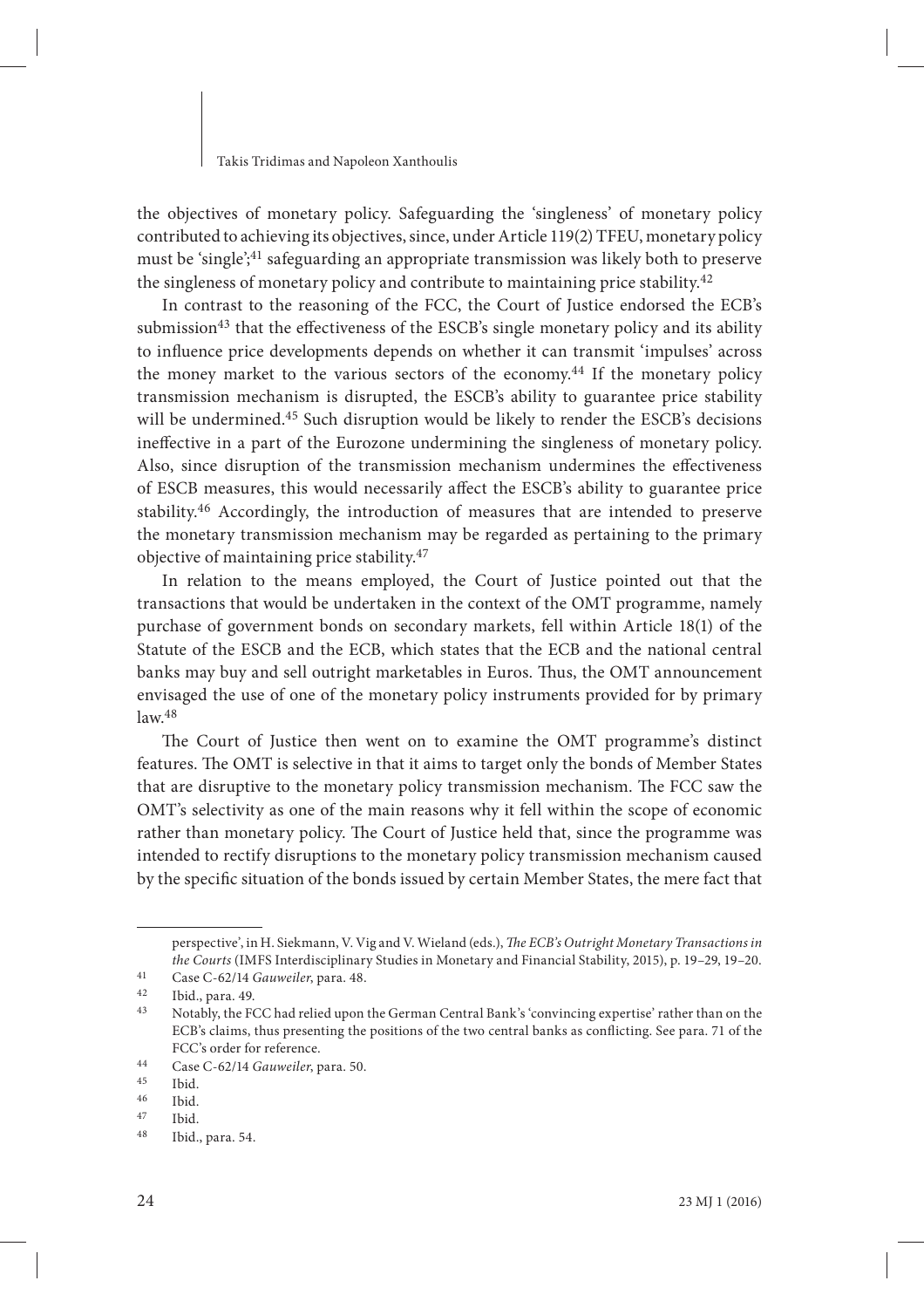it was specifically limited to them did not imply per se that the instruments used by the ESCB fall outside the realm of monetary policy.49 Moreover, no provision of the Treaties requires the ESCB to operate in the financial markets by means of measures that would necessarily be applicable to all Eurozone states.<sup>50</sup>

Another distinct feature of the programme is its conditionality. The ECB Governing Council would consider purchases of bonds only in relation to Member States which were under a macroeconomic adjustment programme in the context of financial assistance received from EFSF or the ESM. The Court of Justice held that conditionality did not alter the conclusion that the programme formed part of monetary policy.<sup>51</sup> It acknowledged that a government bond-buying programme may, indirectly, increase the impetus to comply with those adjustment programmes and thus, to some extent, further their economic-policy objectives.<sup>52</sup> Such indirect effects, however, do not mean that such a programme must be treated as equivalent to an economic policy measure, since under the TFEU, without prejudice to the objective of price stability, the ESCB is also to support the general economic policies in the Union.<sup>53</sup> By making 'in a wholly independent manner' implementation of the OMT conditional upon full compliance with EFSF or ESM macroeconomic adjustment programmes, the ECB ensured that its monetary policy would not give the Member States whose sovereign bonds it purchased financing opportunities which would enable them to depart from the adjustment programmes. It thus ensured that its monetary policy measures would not work against the effectiveness of the economic policies followed by the Member States.<sup>54</sup>

The Court of Justice also held that, in conducting monetary policy, the ECB must promote sound public finances since the secondary objective of monetary policy is to support the general economic policies of the Union and those polices must, in turn, be conducted in accordance with the guiding principles listed in Article 119(3) TFEU, one of which is sound public finances.<sup>55</sup> It followed that the conditions included in a programme, which prevent it from acting as an incentive to Member States to allow their financial situation to deteriorate, cannot be regarded as taking the programme beyond the confines of monetary policy framework.<sup>56</sup>

The Court of Justice drew a distinction between the purchase of governments bonds in the secondary market by the ESM, and such purchase by the ECB in the framework of the OMT programme. The difference lies in the objectives. ESM purchase, subject to a condition of compliance with a macroeconomic adjustment programme, aims to

<sup>49</sup> Ibid., para. 55.

 $50$  Ibid.<br> $51$  Ibid.

<sup>&</sup>lt;sup>51</sup> Ibid., para. 57.<br><sup>52</sup> Ibid. para. 58.

<sup>&</sup>lt;sup>52</sup> Ibid., para. 58.<br><sup>53</sup> Ibid. para. 59.

<sup>53</sup> Ibid., para. 59. See Articles 119(2), 127(1) and 282(2) TFEU.<br> $54$  Case C-62/14 Gauweiler para. 60

<sup>54</sup> Case C-62/14 *Gauweiler*, para. 60.

<sup>55</sup> See Article 127(1) TFEU in conjunction with Article 119(3) TFEU.<br> $\frac{56}{256}$  Case C 62/14 Causuilar para 61

<sup>56</sup> Case C-62/14 *Gauweiler*, para. 61.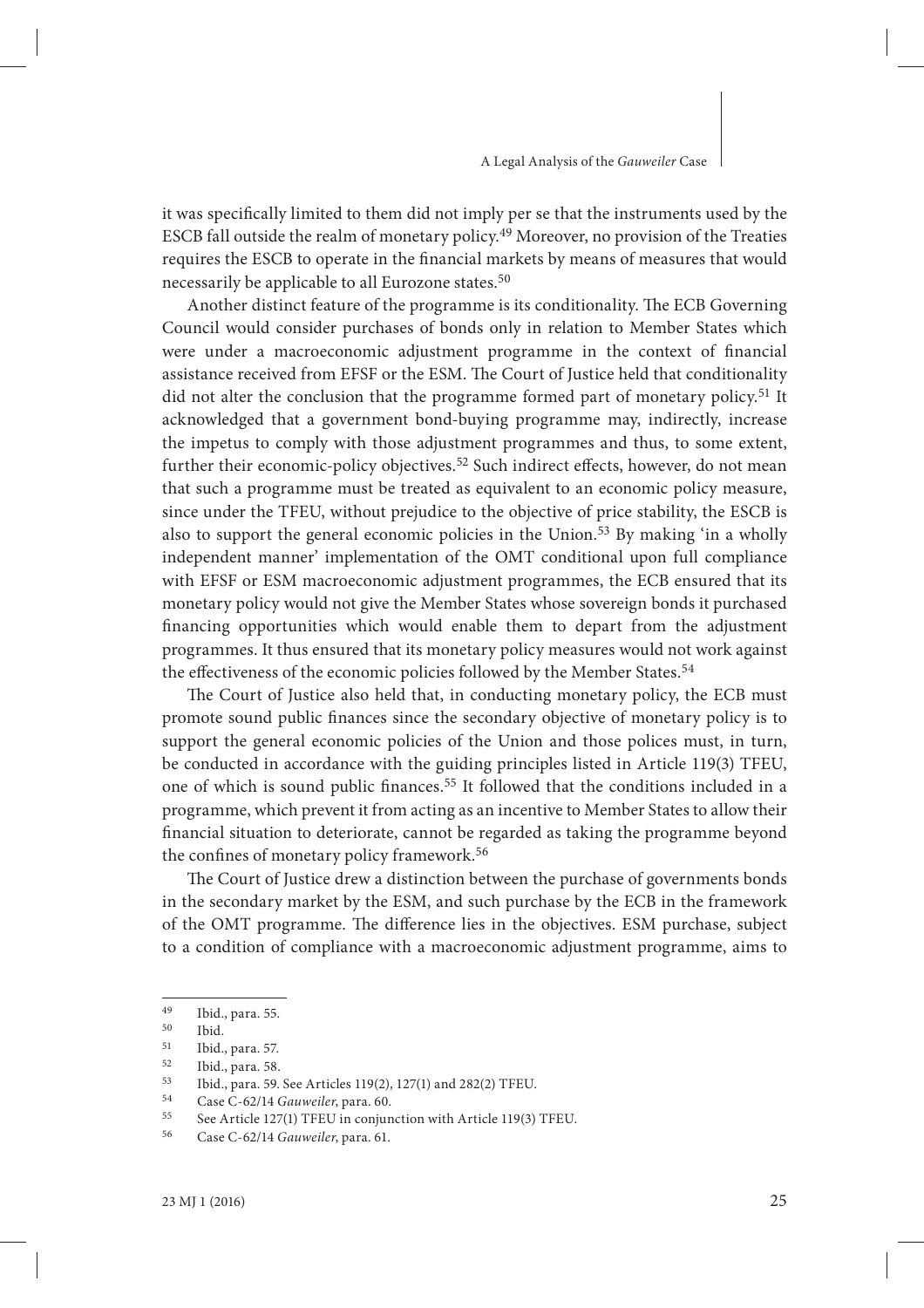safeguard the stability of the Eurozone, an objective falling within economic policy and not monetary policy.57 By contrast, the implementation of the OMT programme is to be implemented only in so far as it is necessary for the maintenance of price stability, the primary objective of monetary policy. The programme is activated by the ESCB independently and does not aim to replace the competence of the ESM or circumvent the conditions circumscribing the ESM's activity in the secondary market.<sup>58</sup> Also, the OMT programme will not automatically be implemented in all cases where the respective Member State complies with the macroeconomic adjustment programme. It is only when there is a need to maintain price stability and the transmission mechanisms or the singleness of monetary policy are disrupted that the ECB will apply the mechanism in practice.59

## §5. THE APPLICATION OF THE PRINCIPLE OF PROPORTIONALITY

Having established that the OMT programme fell within the scope of monetary policy, the Court of Justice proceeded to examine whether it complied with the principle of proportionality, namely whether it was appropriate and necessary to achieve its monetary policy objectives.

With regard to the scope of judicial review, the Court of Justice considered that, in the course of preparing and implementing the OMT programme, the ECB would be required to 'make choices of a technical nature and to undertake forecasts and complex assessments'.60 It followed that a soft standard of review should apply allowing the ECB a 'broad discretion'.61 Nevertheless, the ECB was required to follow process safeguards which included the obligation to examine carefully and impartially all the relevant elements of the situation in question and give adequate reasons for its decision.<sup>62</sup> It will be noted that the importance to respect procedural guarantees as a counterbalancing factor of broad discretion in relation to the substance is not new and underpins the case law in all policy areas.<sup>63</sup>

In relation to the suitability of the OMT programme, the Court of Justice accepted the ECB assessment. It stated that, at the date of the programme's announcement, interest rates on the government bonds of various Eurozone Member States were characterized by high volatility and extreme spreads. Those spreads were caused, in part, by the risk of

<sup>57</sup> Ibid., para. 63–64; Case C-370/12 *Pringle*, para. 56, 60.

<sup>58</sup> Case C-62/14 *Gauweiler*, para. 65.

 $\begin{array}{r} 59 \\ 60 \end{array}$  Ibid, para. 62.

<sup>60</sup> Ibid., para. 68.

 $\begin{array}{cc}\n 61 & \text{Ibid.} \\
62 & \text{Ibid.}\n \end{array}$ 

 $^{62}$  Ibid., para. 69.

<sup>63</sup> See e.g. Case C-269/90 *Technische Universität München,* EU:C:1991:438; Joined Cases C-584/10 P C-593/10 P and C-595/10 P *Commission et al v. Kadi (Kadi II),* EU:C:2013:518.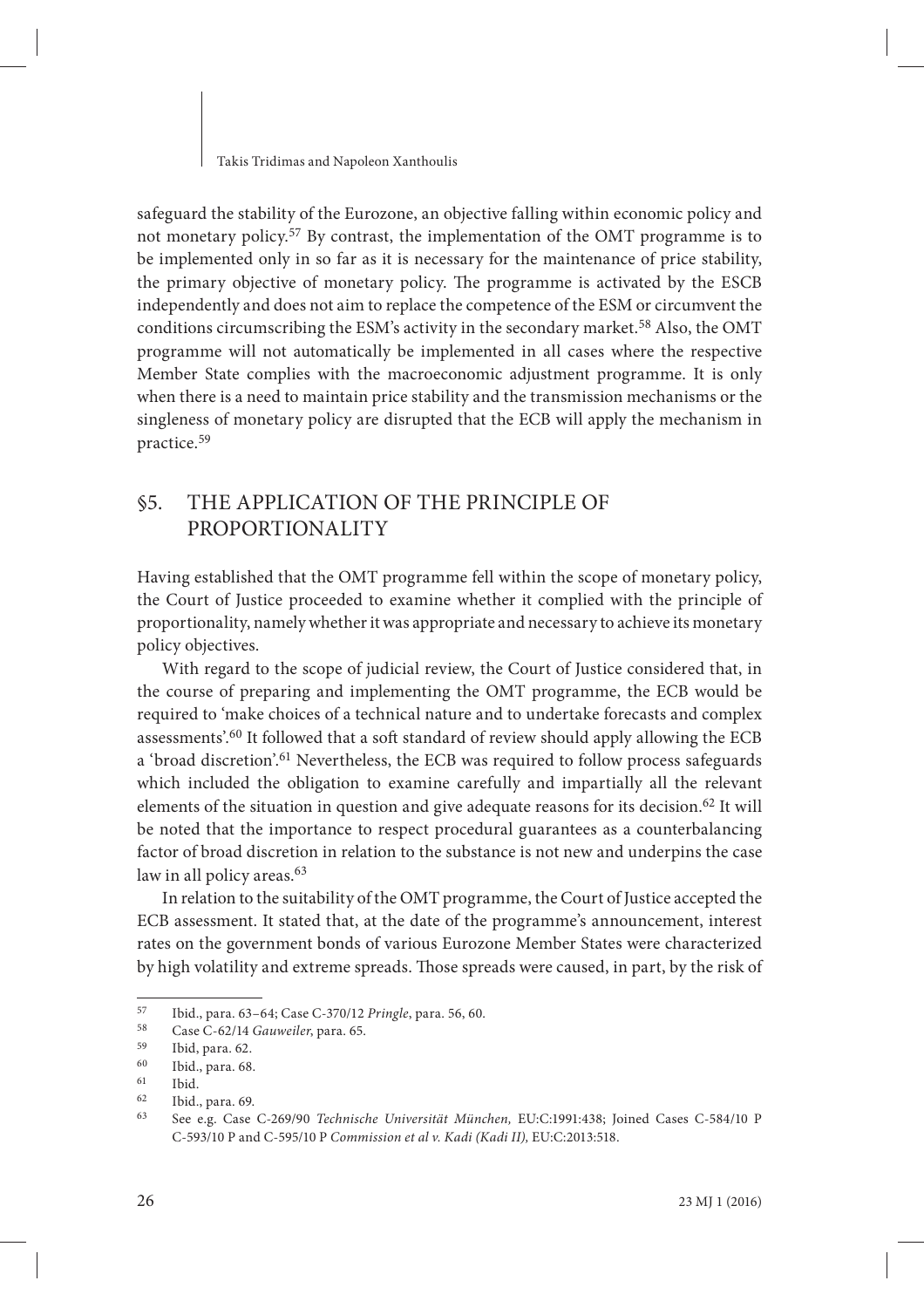a break-up of the Eurozone.<sup>64</sup> That situation gave rise to fragmentation as regards bank refinancing conditions and credit costs, which greatly limited the effects of the impulses transmitted by the ESCB. In other words, it severely undermined the ESCB's monetary policy transmission mechanism.<sup>65</sup> The OMT programme was likely to contribute to reducing or even eliminating the excessive risk premia by dispelling unjustified fears of a possible Eurozone break-up.66

The Court of Justice pointed out that interest rates for government bonds play a decisive role in the setting of market rates, the value of the portfolios of financial institutions holding such bonds, and their ability to obtain liquidity. It follows, that eliminating or reducing excessive risk premia would likely limit their volatility and level from hindering the transmission of the effects of the ESCB's monetary policy to the economy of the Member States in issue and the overall single monetary policy.<sup>67</sup>

In dealing with the second leg of proportionality review, namely necessity, the Court of Justice noted that, although the ECB is obliged to state reasons, it is nonetheless not required to go into every relevant point of fact and law, and that an assessment should be undertaken with reference not only to the wording of the measure but also its context and the whole body of rules governing the matter in question.<sup>68</sup> In this case, the measure in question was published in the form of a press release, which, together with draft legal acts considered during the meeting of the Governing Council of the ECB at which the press release was approved, provided sufficient reasons so as to enable the Court of Justice to exercise its power of review.69

According to the press release, the purchase of government bonds was permitted only in so far as it was necessary to achieve the objectives of the programme and such purchases would cease as soon as those objectives had been achieved.70 Secondly, the implementation of the OMT programme would be dependent on a separate in-depth assessment of the requirements of monetary policy.<sup>71</sup> Thirdly, more than two years after the announcement of the OMT programme, it had not been considered necessary to implement it.72 Finally, the OMT programme would apply with certain limitations as it targeted specific government bonds in objectively identifiable Member States which were under macroeconomic adjustment programmes.73 In view of the above considerations, the Court of Justice ruled that the announcement of the OMT programme did not infringe the principle of proportionality.

<sup>64</sup> Case C-62/14 *Gauweiler*, para. 72.

<sup>&</sup>lt;sup>65</sup> Ibid., para. 73.<br><sup>66</sup> Ibid. para. 76

<sup>&</sup>lt;sup>66</sup> Ibid., para. 76.<br><sup>67</sup> Ibid. para. 78.

<sup>67</sup> Ibid., para. 78.

<sup>&</sup>lt;sup>68</sup> Ibid., para. 70.<br><sup>69</sup> Ibid. para. 71

<sup>&</sup>lt;sup>69</sup> Ibid., para. 71.<br><sup>70</sup> Ibid. para. 82

 $\frac{70}{71}$  Ibid., para. 82.

 $\frac{71}{72}$  Ibid., para. 83.

 $\frac{72}{73}$  Ibid., para. 84.

Ibid., para. 85-87 and 90.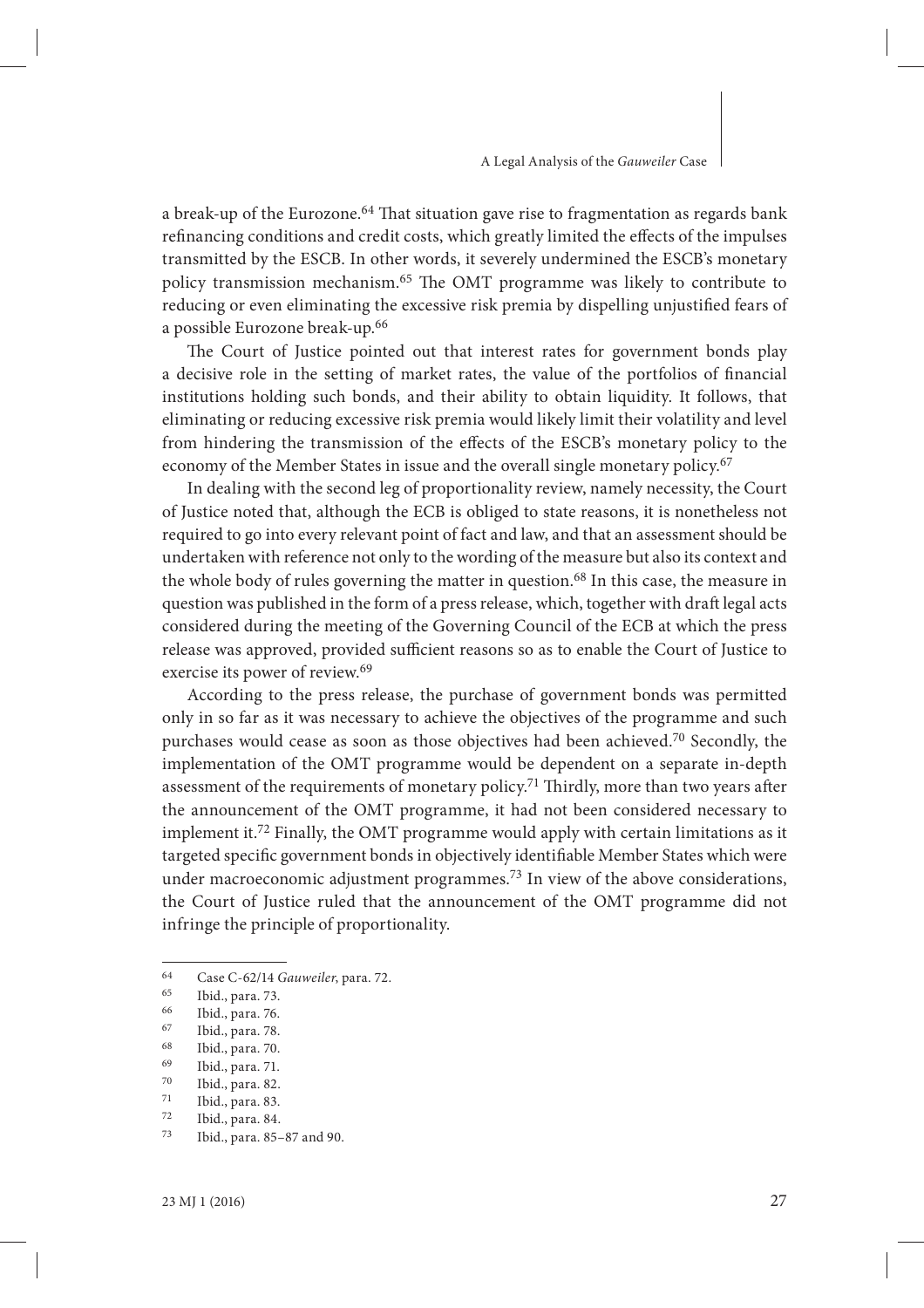## §6. THE PROHIBITION OF MONETARY FINANCING

The second objection raised by the FCC was that the OMT programme violated the prohibition of monetary financing provided for in Article  $123(1)$  TFEU. According to that provision, the ECB may not grant any type of credit facility to Member States or directly purchase their debt instruments from them. The prohibition seeks to avoid inflationary tendencies and force Member States to borrow at prevailing market prices and is thus central to the objective of ensuring price stability.

Following Pringle,<sup>74</sup> the Court of Justice held that Article 123(1) TFEU does not preclude the possibility of the ESCB purchasing government bonds in the secondary market. Under Article 18(1) of the Statute of the ESCB and the ECB, such purchase is permissible for the purpose of achieving ESCB objectives, provided that the nature of open market operations is not disregarded.75 Nevertheless, secondary market purchases are not permitted where in practice that would circumvent the prohibition of direct purchases.<sup>76</sup> The FCC took the view that the OMT programme had precisely the effect of circumventing Article 123(1) TFEU and would result in certain Member States becoming responsible for the debt of other Member States, therefore undermining fiscal discipline.77

The Court of Justice, however, followed a more nuanced, objectives-led approach. It held that the aim of Article 123(1) TFEU is to encourage Member States to follow a sound budgetary policy and prevent monetary financing of public deficits or privileged access by public authorities to the financial markets, leading to excessively high levels of debt.<sup>78</sup> The OMT programme could undermine the effectiveness of the Article 123(1) TFEU prohibition if it replaced market discipline with the certainty of central bank intervention, namely if 'the potential purchasers of government bonds on the primary market knew for certain that the ESCB was going to purchase those bonds within a certain period and under conditions allowing those market operators to act, de facto, as intermediaries.'79

The Court of Justice accepted that the OMT programme was accompanied by sufficient safeguards. The ECB had produced a draft decision and draft guidelines indicating that the Governing Council was to be responsible for deciding on the scope, the start, the continuation and the suspension of the intervention envisaged by such a programme. The ECB had also made clear before the Court that the ESCB intended: first, to ensure that a minimum period was observed between the issue of a security on the primary market and its purchase on the secondary market; and secondly to refrain

<sup>74</sup> Case C-370/12 *Pringle*.

<sup>75</sup> Case C-62/14 *Gauweiler*, para. 95–96; and see Case C-370/12 *Pringle*, para. 132.

<sup>76</sup> Case C-62/14 *Gauweiler*, para. 97.

 $^{77}$  Ibid., para. 84–94.<br> $^{78}$  Ibid. para. 100

<sup>&</sup>lt;sup>78</sup> Ibid., para. 100.<br><sup>79</sup> Ibid. para. 104.

Ibid., para. 104.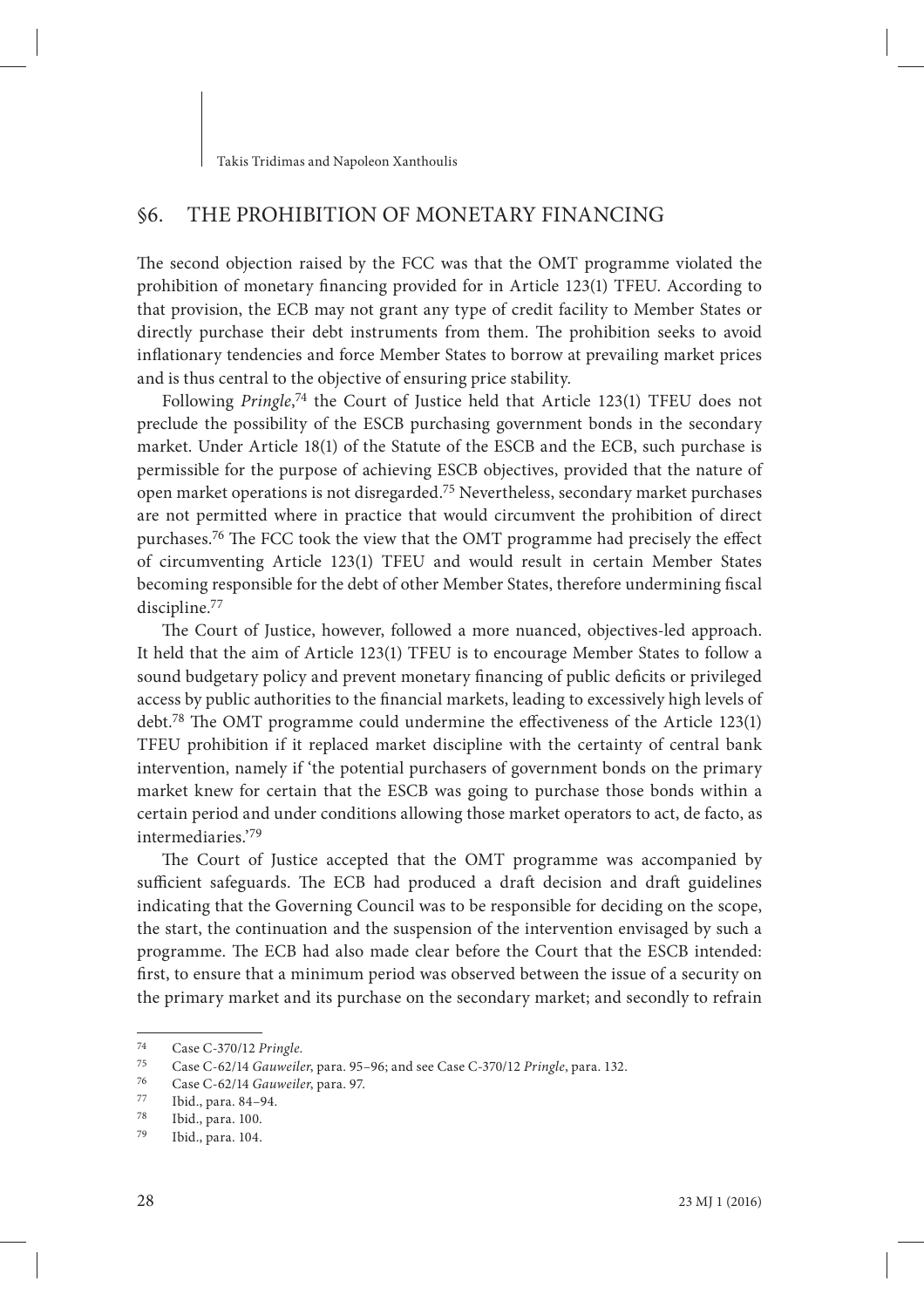from making any prior announcement concerning either its decision to carry out such purchases or the volume of purchases envisaged.80

The Court of Justice accepted that, despite the above safeguards, the ESCB's intervention could influence the functioning of the primary and secondary sovereign debt markets but held that that did not alter its conclusion. Such influence is inherent to its power to purchase bonds in the secondary market and, in fact, essential for the effectiveness of the purchase in the framework of monetary policy.<sup>81</sup>

The Court of Justice also stated that the OMT programme may circumvent the objectives of Article 123(1) TFEU if it lessened 'the impetus of the Member States concerned to follow a sound budgetary policy'.<sup>82</sup> This risk arises from the fact that monetary policy always entails an impact on interest rates and bank refinancing conditions, which necessarily has consequences for the financing conditions of the Member States' public deficit.<sup>83</sup> The Court of Justice considered that this risk is sufficiently addressed under the guarantees provided in the OMT. First, in determining their budgetary policy, Member States cannot rely on the certainty that the ESCB will at a future point purchase their government bonds on secondary markets.84 Secondly, the programme does not harmonize the interest rates applied to the government bonds of the Eurozone Member States.<sup>85</sup> Thirdly, by limiting the OMT programme to certain types of bonds issued only by Member States undergoing a structural adjustment programme and which have access to the bond market again, the ECB restricts the volume of bonds eligible for purchase and accordingly, the impact on the financing conditions of the Eurozone Member States.<sup>86</sup> Member States whose financial situation has deteriorated so far that they are no longer able to secure financing on the market are excluded from the programme.87 Fourthly, the ESCB has the option of selling the purchased bonds at any time. This has important effects. Any consequences that occurred from withdrawing those bonds from the market may be temporary; furthermore, the ESCB is able to adapt the programme in the light of the attitude of the Member State concerned, particularly by limiting or suspending purchases of government bonds, if a Member State changes its issuance behaviour by issuing short-maturity bonds in order to finance its budget by means of bonds that are eligible for ESCB intervention.<sup>88</sup> Fifthly, the purchase of government bonds is conditional upon full compliance with the structural adjustment programme of the Member State concerned. This precludes the OMT programme from being an incentive to dispense with fiscal consolidation.<sup>89</sup>

- $rac{85}{86}$  Ibid.
- <sup>86</sup> Ibid., para. 116.<br><sup>87</sup> Ibid. para. 119

Ibid., para. 117. Ibid., para. 120.

<sup>80</sup> Ibid., para. 106.<br>81 Ibid. para. 108

<sup>&</sup>lt;sup>81</sup> Ibid., para. 108.<br><sup>82</sup> Ibid. nam. 100.

<sup>&</sup>lt;sup>82</sup> Ibid., para. 109.<br><sup>83</sup> Ibid. para. 110

<sup>&</sup>lt;sup>83</sup> Ibid., para. 110.<br><sup>84</sup> Ibid. para. 113

<sup>&</sup>lt;sup>84</sup> Ibid., para. 113.<br><sup>85</sup> Ibid

<sup>&</sup>lt;sup>87</sup> Ibid., para. 119.<br><sup>88</sup> Ibid. para. 117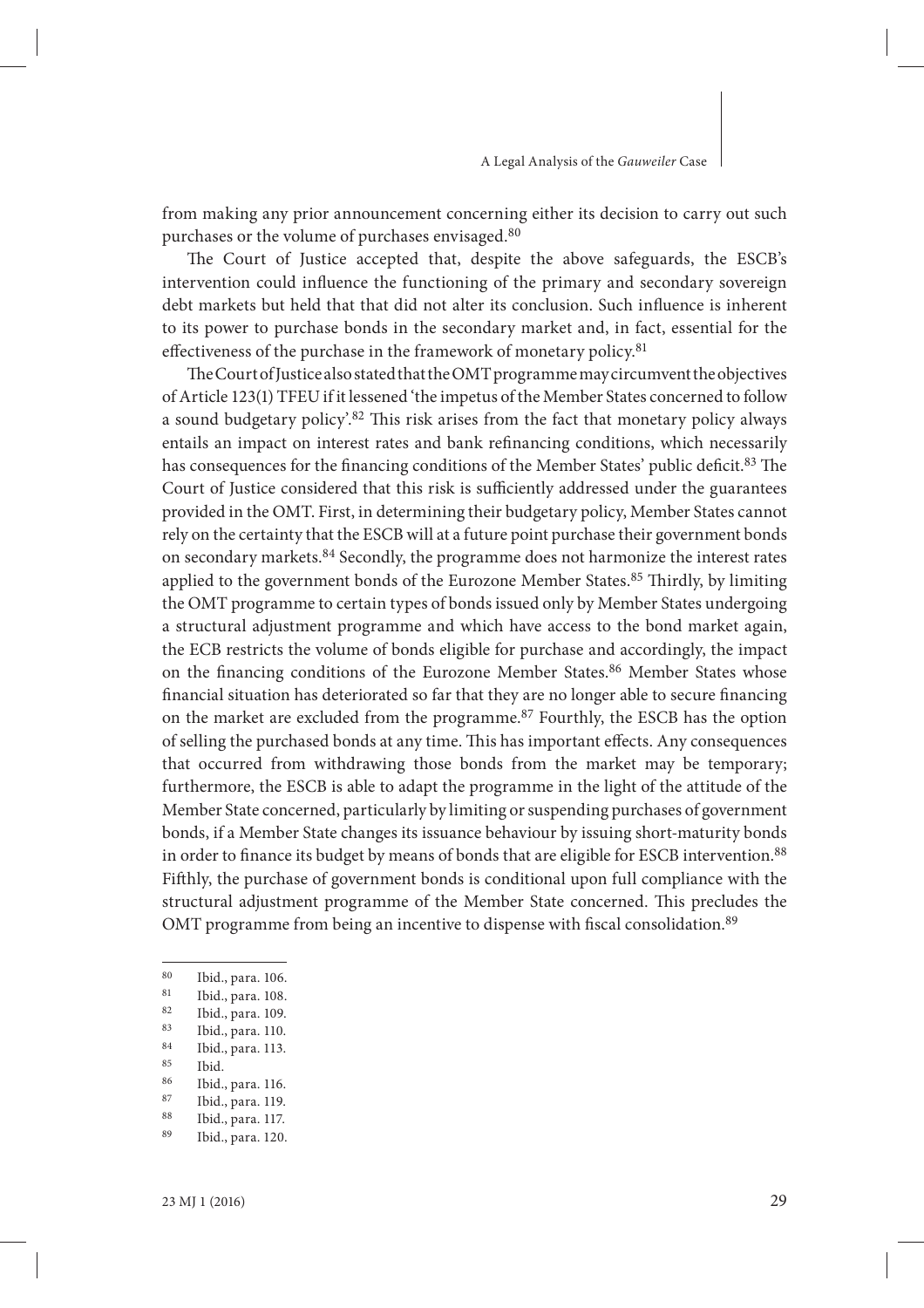In response to the argument of the referring court that the programme could expose the ECB to a significant risk of losses, the Court of Justice ruled that the ECB is obliged to take decisions which inevitably expose it to such a risk. In any case, the abovementioned guarantees were likely to reduce it.90

## §7. JUDICIAL DEFERENCE?

Given the Court of Justice's unwillingness to put into question the architecture of the EU's economic and monetary policy or jeopardize post-crisis recovery,  $91$  the recognition of the legality of the OMT programme was the more likely outcome. Notably, Advocate General Cruz Villalón reached the same conclusion.<sup>92</sup> The Court of Justice took a different approach from the referring court in all central issues, namely the characterization of the OMT programme as a monetary policy measure, the level of judicial scrutiny, and the finding that the programme does not violate the prohibition of Article 127(3) TFEU.

The compatibility of the OMT programme was not upheld by issuing a 'blank check'. For the programme to fall within ECB competence, the Court of Justice considered that certain safeguards must apply, albeit those safeguards did not match the FCC's requirements nor did they reflect the Advocate General's reservations.<sup>93</sup> It remains to be seen whether the safeguards recognized by the Court of Justice will be sufficient to satisfy the FCC.

According to the FCC, the OMT programme could be interpreted as being compatible with the Treaties provided that it did not undermine the conditionality of the ESM/EFSF financial assistance programmes. This entailed the following safeguards: (i) the exclusion of the possibility of a debt cut; (ii) the requirement that government bonds would not be purchased up to unlimited amounts; and (iii) the requirement that interferences with price formation on the market were to be avoided where possible.<sup>94</sup>

<sup>90</sup> Ibid., para. 123–125. It appears that the rationale underlying the FCC's hostile attitude was the latter's fear that Germany would be exposed to undefined financial liability resulting from the ECB's bond purchasing activities. The risk of the ECB, an institution which is immune from national judicial or parliamentary scrutiny, being bankrupt itself would mean that it would have to be bailed out by its shareholders, namely the national central banks. See H.C. Hofmann, '*Gauweiler* and OMT: Lessons for Public Law and the European Economic Monetary Union', *Working Paper* (2015), http://papers.ssrn. com/sol3/papers.cfm?abstract\_id=2621933, p. 21. Also, U. Di Fabio, 'Karlsruhe Makes a Referral', 15 *German Law Journal* (2014), p. 107–110, 109.

<sup>91</sup> A. Hinarejos, 'Is the ECB's OMT programme legal? The Advocate-General's Opinion in Gauweiler', *EULawAnalysis* (2015), http://eulawanalysis.blogspot.com/2015/01/is-ecbs-omt-programme-legaladvocate.html.

<sup>92</sup> For a discussion, see the contribution by D. Sarmiento in this Special Issue.<br>93 See para 99–100 of the order for reference. For the caveate of the Advocate

<sup>93</sup> See para. 99–100 of the order for reference. For the caveats of the Advocate General, see Opinion of Advocate General Cruz Villalón in Case C-62/14 *Gauweiler*, para. 142–150, discussed below.

<sup>94</sup> See para. 100 of the order for reference.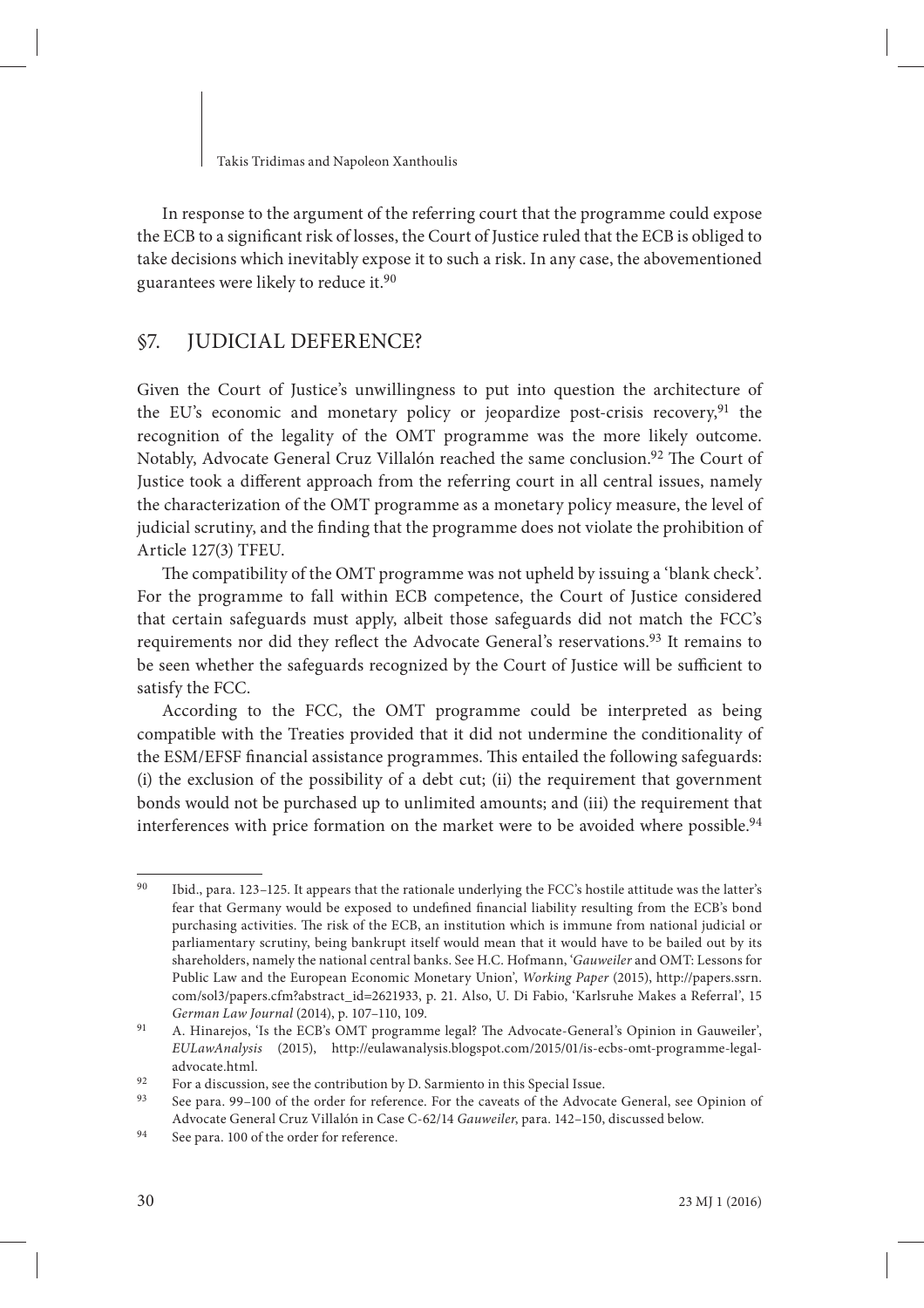Whilst the Court of Justice's safeguards are linked to those concerns, they do not appear to go as far. According to the Court of Justice, the Governing Council would be responsible for deciding the scope, the start, the continuation and the suspension of the ESCB's intervention on the secondary market under the OMT programme. Also, the ESCB would ensure that a minimum period is observed between the issue of a bond on the primary market and its purchase on the secondary market. Finally, the ESCB would refrain from making any prior announcement concerning either its decision to carry out such purchases or the volume of purchases.<sup>95</sup>

The key point that emerges from the judgment is the enormous discretion left to the ECB. Although its power is restricted by a number of conditions, none of those conditions are firm and the determination whether they are fulfilled invariably entails complex technical assessment in relation to which the Court of Justice left the ECB with broad discretion. This is a judgment of institutional empowerment. Given the Court of Justice's traditional stance on EU competence and policy issues, this may not be surprising; yet, the judgment sets an important precedent in the field of monetary policy.

At first sight, the language of the judgment might, perhaps, suggest a limited margin of manoeuvre for the ECB. The Court of Justice grants it 'broad discretion'. The Court of Justice did not start by using directly the 'manifestly inappropriate' formula that the case law traditionally uses in relation to the review of economic policy decisions. It did, however, refer to manifest error in several parts of its reasoning.<sup>96</sup> There is little, if anything, in such semantic differences. The Court of Justice was deferential and did not apply a stricter standard of scrutiny. It recognized that the ECB, as the expert institution for conducting the Eurozone's monetary policy, was in a better position to assess its policy options. On this basis, it only applied a soft proportionality review over the ECB's technical and economic assessments focusing on whether the required procedural requirements have been met. This reflects, according to Hofmann, a trend in the EU of 'proceduralisation of review criteria'.<sup>97</sup> The Court of Justice provided a somewhat more rigorous review of the compatibility of the OMT programme with the prohibition of financial assistance under Article 123(1) TFEU. Discretion in that area however also remains ample.

Conflicting considerations emerge here. On the one hand, it can be argued that the ECB is essentially a politically non-accountable institution, and extensive judicial deference would make it immune to any type of legal scrutiny which is necessary to maintain checks and balances in a democracy. Yet, judicial deference aims precisely to protect the independent character of the ECB and allow it to pursue the objectives conferred under

<sup>95</sup> Case C-62/14 *Gauweiler*, para. 106.

<sup>96</sup> See inter alia Case C-331/88 *Fedesa and others*, EU:C:1990:391. See Case C-62/14 *Gauweiler*, para. 74, 81, and 91, compare para. 68.

<sup>97</sup> H.C. Hofmann, '*Gauweiler* and OMT: Lessons for Public Law and the European Economic Monetary Union', *SSRN* (2015), http://papers.ssrn.com/sol3/papers.cfm?abstract\_id=2621933, p. 16.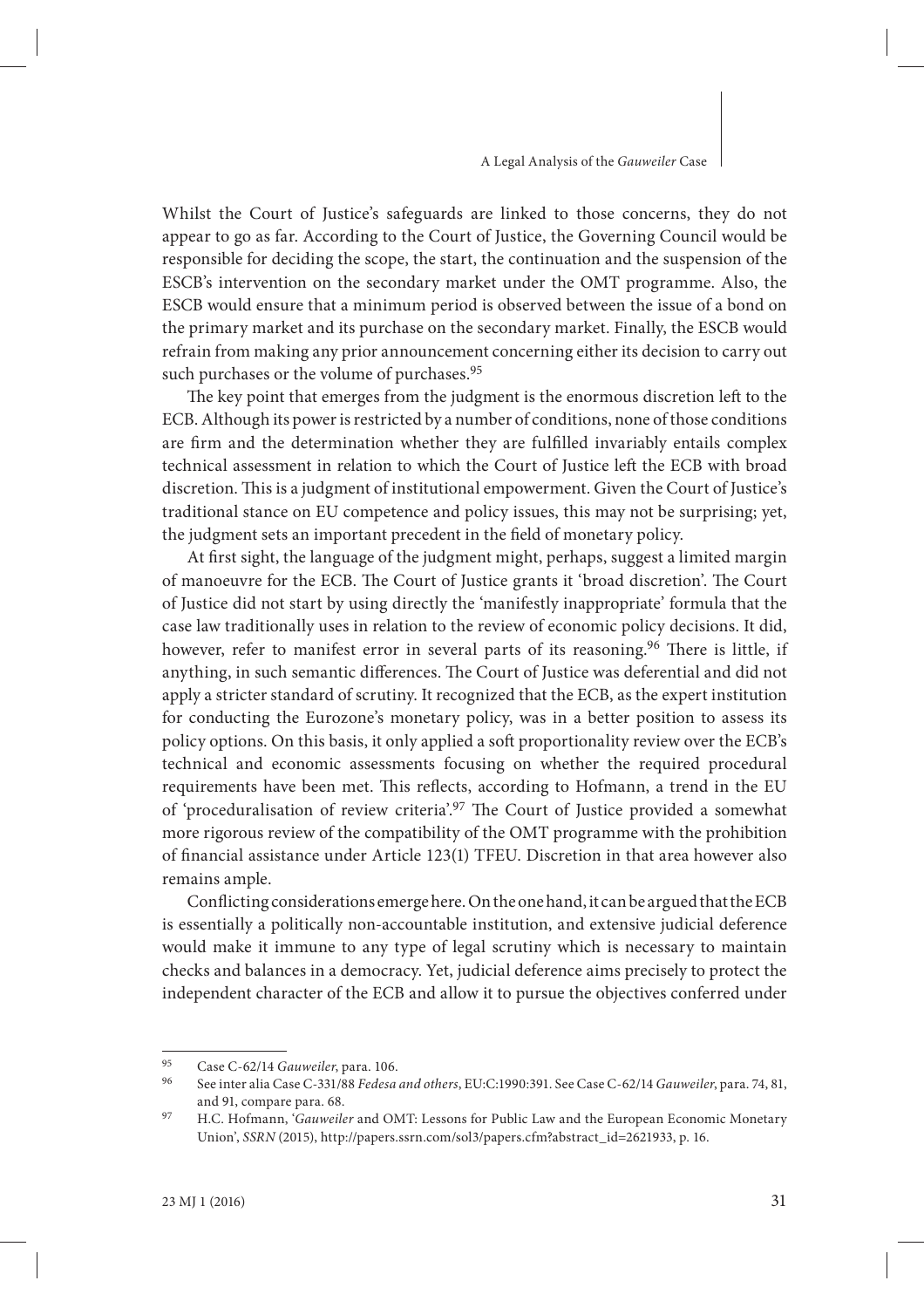the Treaties.<sup>98</sup> In the case at hand, judicial deference appears to be justified. First, the OMT programme has not yet been implemented; therefore, the information available is limited and the detailed particularities governing the first purchase of government bonds (if ever applied) are still vague. Secondly, its announcement was apparently necessary owing to the emergency circumstances requiring immediate monetary policy intervention. Thirdly, the judgment does not foreclose future challenges. On the contrary, each purchase under the OMT programme will need to be assessed vis-à-vis the criteria laid down therein and the parameters of the ruling even though the ECB enjoys discretion in determining the subject, timing and volume of purchases.

Goldmann<sup>99</sup> argues that the legal dispute on whether the OMT programme should be classified as monetary or economic policy reflects an underlying dispute in economic theory between the 'separation theory' and the 'interdependence theory'.100 He suggests that, in light of the unsettled ongoing economic debate and the lack of expertise required to make decisions in this field, courts should neither apply a full review nor a mere procedural review of ECB decisions, but rather exercise a 'rationality check'. In his own words,

[C]ourts may not replace the ECB's moral, ethical or pragmatic reasons with their own reasons. They may only  $(...)$  ask whether the presuppositions of such discourses have been observed, i.e. whether the act in question is rationally justifiable in a deliberative sense, bearing in mind the possibility of rational disagreement.<sup>101</sup>

## §8. THE ECB'S ROLE WITHIN THE EMU

A prominent aspect of the judgment is that, in determining the distinction between economic and monetary policy, the Court of Justice placed emphasis on objectives rather effects. In this respect, the impact of *Pringle* is significant. In *Pringle*, the Court of Justice considered that an economic policy measure, in that case the ESM, cannot be treated as equivalent to a monetary policy one solely on the ground that it may have indirect effects on the stability of the Euro.<sup>102</sup> The same reasoning was followed in *Gauwelier*, only this

<sup>98</sup> A. Hinarejos, *The Euro Area Crisis in Constitutional Perspective* (OUP, 2015), p. 131.<br>99 M. Coldmann (Adjudicating Economics) Control Popk Interdependence and the Ann

<sup>99</sup> M. Goldmann, 'Adjudicating Economics? Central Bank Interdependence and the Appropriate Standard of Judicial Review', 15 *German Law Journal* (2014)*,* p. 266–280, 269–270.

<sup>&</sup>lt;sup>100</sup> Separation theory 'favors a monetary policy that largely disregards other policy objectives like financial stability or fiscal policy'. On the other hand, interdependence theory suggests that 'central banks should give more weight to issues of financial stability in their policy decisions, and thereby emphasize taking greater account among the various fields of economic policy'. Ibid., p. 269. The FCC's analysis appears to be inspired by the separation theory. On the contrary, given that Court of Justice applied a more *'*holistic assessment of ECB measures', it can be argued to be more in line with the independence theory. Ibid., p. 275.

<sup>&</sup>lt;sup>101</sup> Ibid., p. 274.

<sup>102</sup> Case C-62/14 *Gauweiler*, para. 95–96; Case C-370/12 *Pringle*, para. 56 and 97.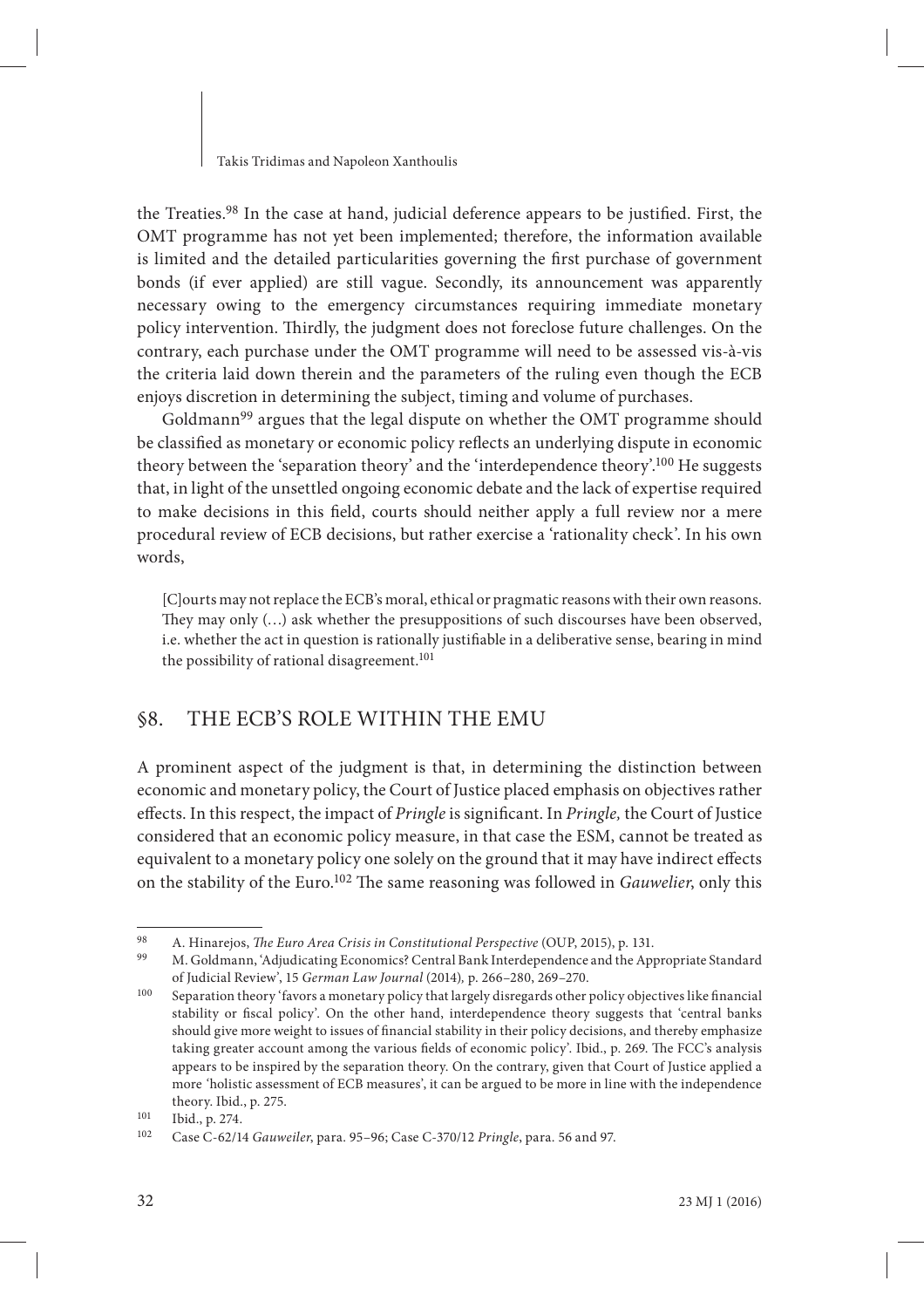time regarding a monetary policy measure. The Court of Justice took the view that any effects of the OMT programme on economic policy, such as its capability of contributing to the stability of the Eurozone, cannot lead to it being regarded as an economic policy measure. Focusing on objectives rather than effects allows the same action to be considered either as part of economic or as part of monetary policy depending on the entity that undertakes it and its objectives. This results in the fusion of the two policies and, as *Pringle* and *Gauweiler* indicate, grants immense discretion to the entity that undertakes the action. Whilst allowing for institutional discretion, the interdependence between economic and monetary policy works mostly to the advantage of the ECB whose broad powers to pursue monetary policy objectives may have substantial and widespread spillover effects in economic policy.

A distinct feature of the judgment is that the Court of Justice attached importance not only on the primary but also on the secondary objective of monetary policy, namely to support the economic policies of the Member States. The judgment grants to the ECB much more than merely a supporting role. Given that the concept of the 'general economic policies in the Union' is very vague, the Court of Justice interprets that vagueness in favour of the ECB by allowing it not only a supportive but also a proactive role.<sup>103</sup> As Hinarejos argues, the Court of Justice's approach reflects the evolution from the original, rule-based conception of the EMU to a 'more policy-oriented EMU that rose out of the crisis'.104

*Pringle* and *Gauweiler*, bring to the fore the 'artificial nature, from an economic point of view, of the divide between monetary policy and economic policy'.105 While monetary policy remains under the exclusive competence of the Union under Article 3(1)(c) TFEU, economic policy remains with the Member States and is only 'coordinated' at EU level pursuant to Article 119(1) TFEU. Considering, however, the role of the ECB and the Commission in monitoring and supervising the macroeconomic adjustment programmes, and the ECB's powers under the OMT programme, the Union institutions appear to do far more than simply coordinating the Member States' economic policies.

Notably, the Court did not examine the ECB's role within the Troika, in contrast to Advocate General Cruz Villalón who provided an extensive analysis.106 In particular, Advocate General Cruz Villalón examined the FCC's argument that the ECB's significant involvement in the financial assistance programmes provided by Member States brings the OMT programme within the sphere of economic policy. He accepted that the ECB

<sup>103</sup> Case C-62/14 *Gauweiler*, para. 109.

<sup>104</sup> A. Hinarejos, *The Euro Area Crisis in Constitutional Perspective*, p. 143.<br>105 D. Pigani Danrika 'The ECI upholds the ECR's bond buying program

D. Pigani Danrika, 'The ECJ upholds the ECB's bond buying programme: Preliminary reflections on the judgment of the Court in the Case C-62/14', *Hungarian Academy of Sciences, Blogsite of the Institute for Legal Studies* (2015), http://jog.tk.mta.hu/en/blog/2015/07/ecj-upholds-the-ecbs-bond-buyingprogramme.

<sup>106</sup> Opinion of Advocate General Cruz Villalón in Case C-62/14 *Gauweiler*, para. 143–144. See the contribution of D. Sarmiento in this Special Issue.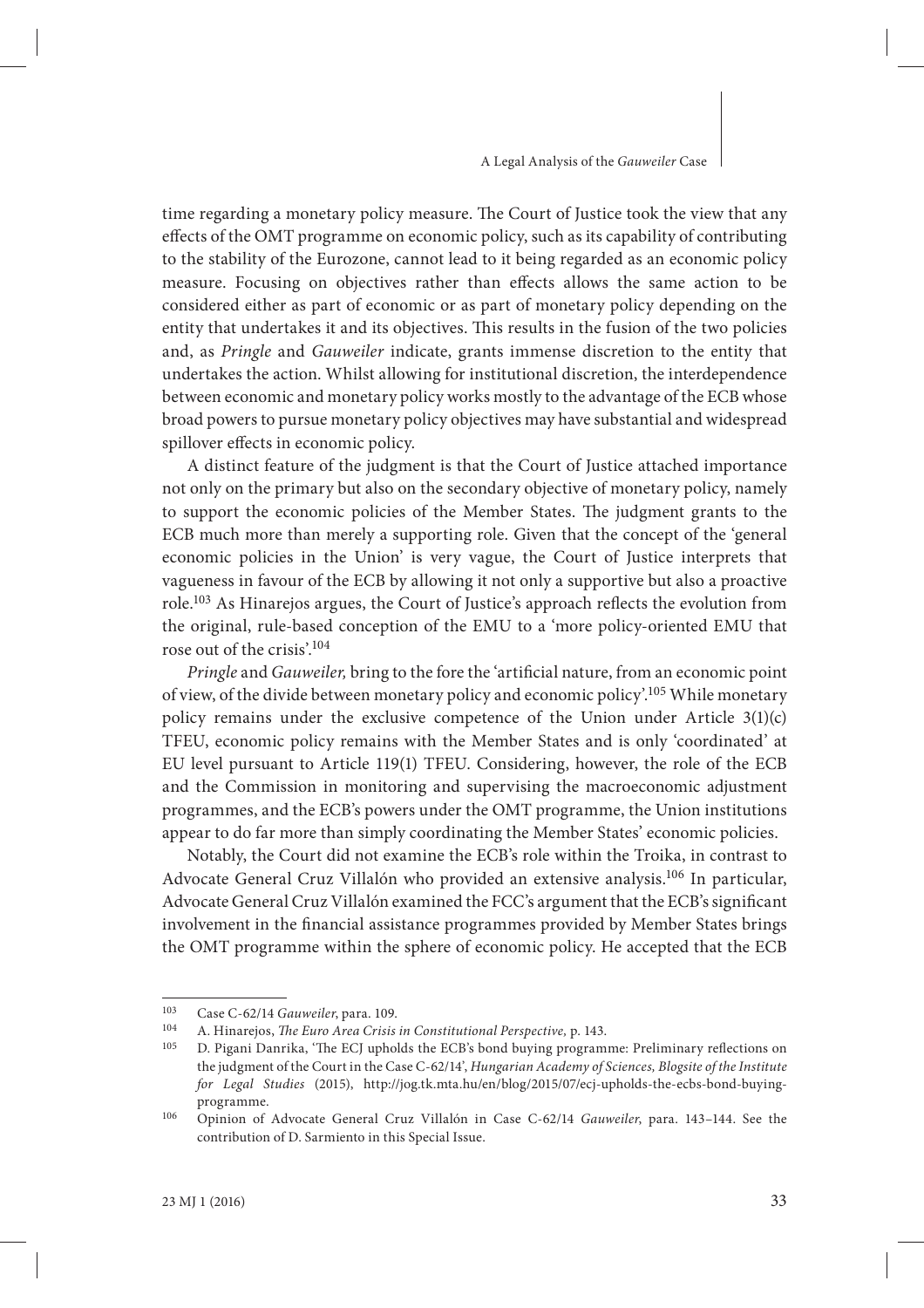actively participates in ESM financial assistance programmes pointing out that the ESM rules confer on it multiple responsibilities, including participation in negotiations and monitoring.<sup>107</sup> Moreover, the experience of financial assistance programmes which have been implemented demonstrates that the ECB's role in the design, adoption and regular monitoring of those programmes is significant, not to say decisive.<sup>108</sup> It follows that the ECB is involved in the elaboration of conditionality whilst it also takes part in the task of monitoring compliance with conditionality, which is crucial if the programme is to continue and eventually come to an end.109

Such involvement raises concerns in respect of the OMT programme, since the ECB ends up with a 'dual role', namely as holder of a claim the basis for which is a government bond issued by a Member State and also as supervisor and negotiator of the financial assistance programme applied to the same Member State.110 According to the Advocate General, unilaterally making the purchase of government bonds subject to compliance with conditions which have not been set by a third party but by the same party is problematic. The purchase of debt securities may eventually become another instrument for enforcing the conditions of the financial assistance programmes. It follows, that it is necessary to draw a distinction between (i) a measure intended to exclude 'moral hazard', such as a unilateral requirement to comply with the conditionality of a financial assistance programme, and (ii) a measure which, when considered in its context, includes the ECB as one of the institutions negotiating and, above all, directly co-supervising that conditionality.111 In light of the above considerations, the Advocate General concluded that, should the OMT programme become activated, 'to retain its function as a monetary policy measure, [it would] be essential for the ECB to detach itself thenceforth from all direct involvement in the monitoring of the financial assistance programme applied to the State concerned'.112 In other words, there must be a 'functional distance' between the two programmes.<sup>113</sup>

The Advocate General took the view that whilst the ECB could retain some passive and indirect involvement in those programmes, it would not be possible for it to continue to take part in their monitoring when, at the same time, the Member State subject to the programme was the recipient of substantial assistance under the OMT programme.114 It is however very difficult to see how such functional distance may in practice be achieved.

<sup>107</sup> See, specifically Articles 4(4), 5(3) and (5)(g), 6(2), 13(1), (3) and (7) and 14(6) of the Treaty establishing the ESM.

<sup>&</sup>lt;sup>108</sup> T. Beukers, 'The new ECB and its relationship with the eurozone Member States: Between central bank independence and central bank intervention', 50 *Common Market Law Review* (2013), p. 1579–1620, 1588 et seq.

<sup>109</sup> Opinion of Advocate General Cruz Villalón in Case C-62/14 *Gauweiler*, para. 144.

<sup>&</sup>lt;sup>110</sup> Ibid., para. 142.<br><sup>111</sup> Ibid. para. 146

 $111$  Ibid., para. 146.<br> $112$  Ibid. para. 150

 $\frac{112}{113}$  Ibid., para. 150.

 $113$  Ibid.<br> $114$  Ibid.

Ibid.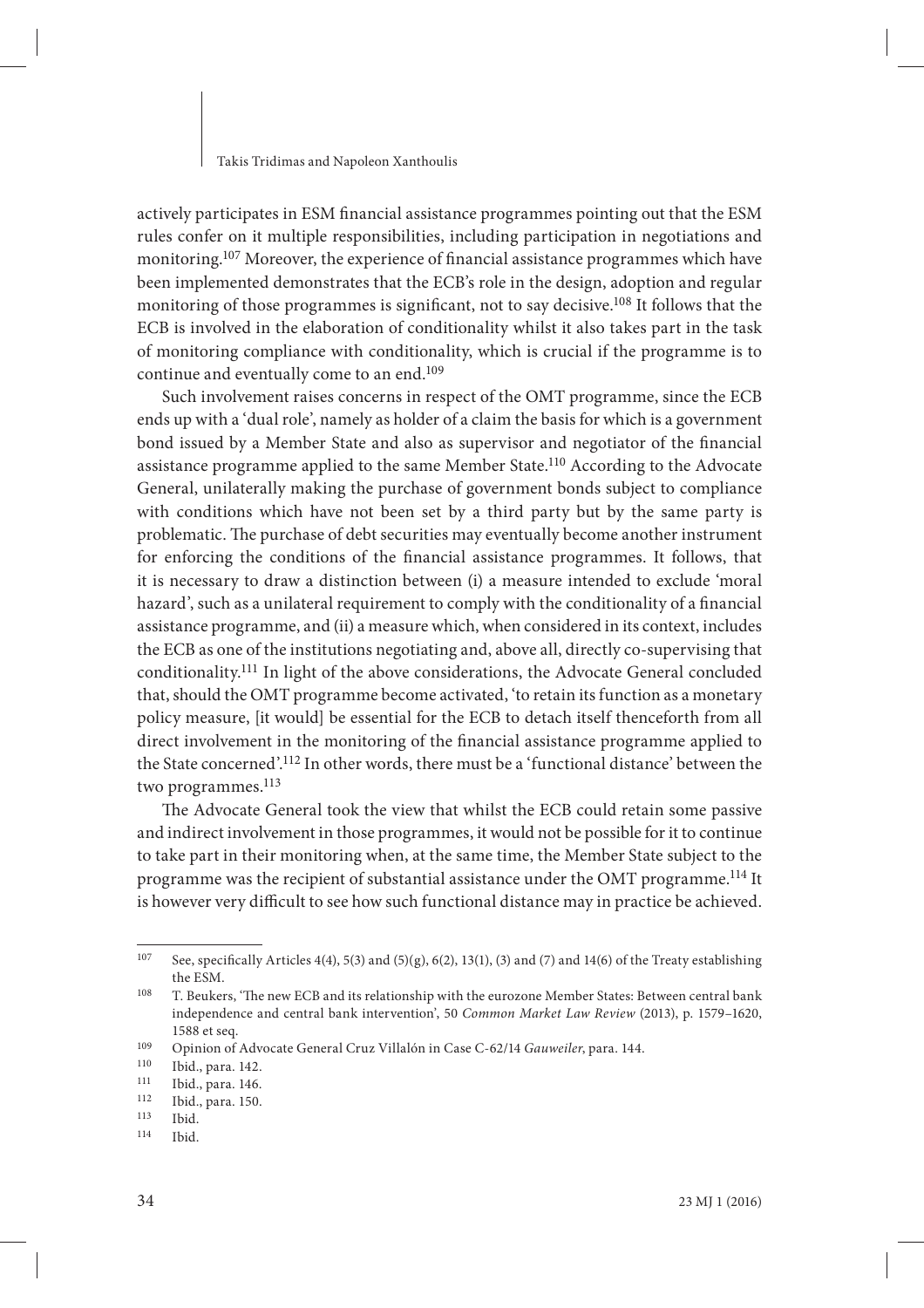It is also a pity that the Court of Justice did not engage with the dual role of the ECB in this context. The judgment essentially underplayed the influence of the ECB's multiple roles and its capacity to have a decisive input on economic policy.

## §9. THE RELATIONSHIP BETWEEN THE COURT OF JUSTICE AND THE NATIONAL COURTS

While the reference in *Gauweiler* will not be the last development in the long balancing relationship between the FCC and the Court of Justice,<sup>115</sup> it is by all means a historic event.<sup>116</sup> It is the first time that the Court of Justice has been asked to decide on a reference by which the referring court reserves its right to disregard the preliminary ruling which it itself has requested.117 By opting for direct confrontation, the FCC could be regarded as undermining the Luxembourg Court's authority, the principle of loyal cooperation under Article 4(3) TFEU, and, essentially, the Court of Justice's version of the EU construct.118

The reference presented the Court of Justice with a difficult dilemma. On the one hand, it could agree with the FCC's view on the OMT programme which would entail the risk of undermining the effectiveness of the ECB's response to the Euro-crisis and even the survival of the single currency. On the other hand, it could uphold the legality of the OMT measures and risk the FCC subsequently refusing to comply with its preliminary ruling with unpredictable consequences. By its judgment, the Court of Justice accepted the challenge but not the provocation.

It wisely did not question the national rules governing the judicial review of the OMT measures nor the organization of the domestic judicial proceedings. It did not express any views on the FCC's reserve power merely confining itself to a simple statement that preliminary rulings are binding on the national courts.<sup>119</sup> Notably, it went on to give clear answers to the questions referred without discussing directly the FCC's analysis, in contrast to Advocate General Cruz Villalón,<sup>120</sup> who examined the alleged consequences of the OMT programme to Germany's constitutional identity. One may say that, if the Court of Justice's ruling is read in isolation from the reference and the Advocate

<sup>115</sup> F. Mayer, 'Rebels Without a Cause? A Critical Analysis of the German Constitutional Court's OMT Reference', 15 *German Law Journal* (2014), p. 111–146, 116.

<sup>&</sup>lt;sup>116</sup> F. Fabbrini, 'After the OMT Case: The Supremacy of EU Law as the Guarantee of the Equality of the Member States', 16 *German Law Journal* (2015), p. 1003–1023; the contribution of D. Kelemen in this Special Issue.

<sup>&</sup>lt;sup>117</sup> K. Gärditz, 'Beyond Symbolism: Towards a Constitutional *Actio Popularis* in EU Affairs? A Commentary on the OMT Decision of the Federal Constitutional Court', 15 *German Law Journal* (2014), p. 183–201, 199.

<sup>118</sup> Editorial Comments, 51 *CMLR* (2014), p. 384.

<sup>119</sup> Case C-62/14 *Gauweiler*, para. 16.

<sup>120</sup> Opinion of Advocate General Cruz Villalón in Case C-62/14 *Gauweiler*, para. 30–69.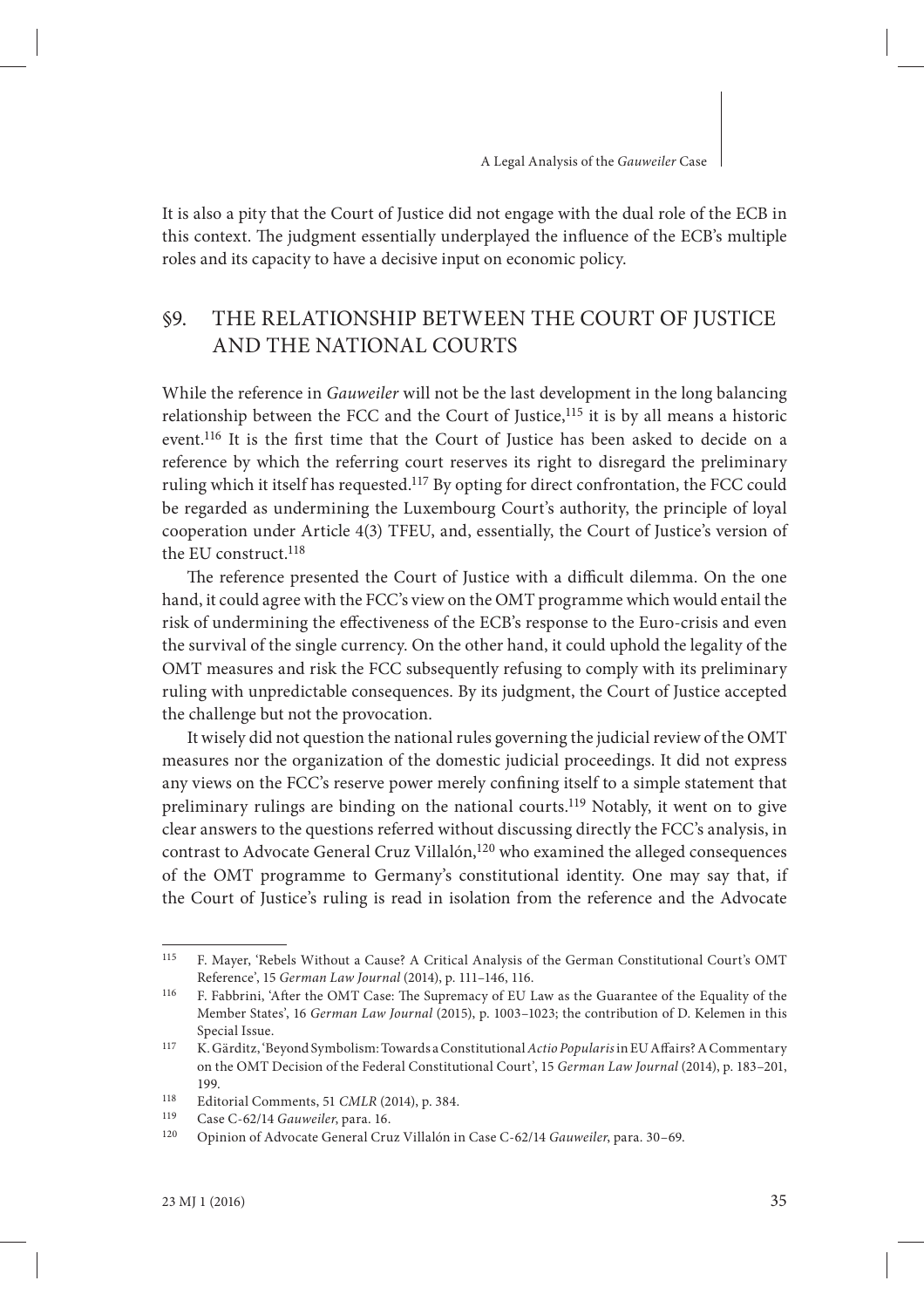General's Opinion, it would not be easy to see the peculiarities of the FCC's request or the underlying controversial constitutional debate.

As a result, it is now the FCC that bears the burden of deciding whether to reconsider its analysis or realise its threat. In essence, the Court of Justice responded that it retained the exclusive competence to determine the legality of an EU act and that it was not willing to negotiate. If the FCC were not to follow the ruling, it would not be the first time that a national court defied the Court of Justice, $121$  but would be the first ever case where a national supreme court exercised its reserve power to declare an EU act ultra vires in direct contradiction to a preliminary ruling. European integration has been founded on the effective cooperation between the Court of Justice and national judicial authorities, who are the key interlocutors. If that cooperation becomes endangered, that would add a 'constitutional crisis to the euro-crisis'.122

Fabbrini argues that the OMT case may be an opportunity to settle once and for all the constitutional uncertainty regarding the supremacy of EU law which must be defended 'as the guarantee of the equality of the member states in the EU'.123 Given that the confrontation regarding supremacy has implications that go beyond the bilateral relationship between a national court and the Court of Justice, if the FCC decided to nullify the OMT programme, this would directly affect all the other EU Member States. More importantly, it would jeopardize 'the reciprocal nature of the commitments undertaken' by each Member State when signing the Treaties. As Fabbrini suggests, the FCC's prism is inconsistent with the multilateral nature of the Union.<sup>124</sup>

The rationale of the preliminary ruling procedure is to ensure the uniform interpretation and application of Union law. The FCC suggests that it can resist on the basis of the principle of democracy as enshrined in Germany's Basic Law. Yet, it has been argued that national democracies have inherent limits on certain occasions. For instance, the domestic legitimacy of national decision-making appears to be insufficient on transnational issues which affect the interests not only of the Member State in question but also citizens of other Member States.125 In that light, the question of legality of the

<sup>121</sup> In 2012, the Czech Constitutional Court blatantly refused to follow the interpretation provided by the Court of Justice in an earlier preliminary ruling without itself making a reference to the Court of Justice. See *Slovak Pensions,* Pl. ÚS 5/12, Judgment of 31.01.2012. For a commentary see G. Anagnostaras, 'Activation of the Ultra Vires Review: The *Slovak Pensions* Judgment of the Czech Constitutional Court', 14 *German Law Journal* (2013), p. 959–973; M. Wendel, 10 *E.C.L.R.* (2014), p. 263; R. Zbíral, 'A Legal Revolution or Negligible Episode? Court of Justice Decision Proclaimed Ultra Vires', 49 *Common Market Law Review* (2012), p. 1474-1491. For a more circumspect recent defiance by the UK Supreme Court, see *R (on the application of HS2 Action Alliance Limited). Secretary of State for Transport* [2014] UKSC 3; and T. Tridimas, 'The ECJ and the National Courts, Dialogue, Cooperation and Instability', in D. Chalmers and A. Arnull (eds.), *The Oxford Handbook of EU Law* (OUP, 2015), p. 425-428.

<sup>122</sup> Z. Snell, 2 *ELR* (2015), p. 133–134.<br>123 E. Fabbrini, 16 *GLI* (2015), p. 1006

<sup>123</sup> F. Fabbrini, 16 *GLJ* (2015), p. 1006.

 $\frac{124}{125}$  Ibid., p. 1005–1006.

<sup>125</sup> M. Poiares Maduro, *We, the Court* (Hart Publishing, 1998); see also the dissenting Opinion of Justice Lübbe-Wolff, para. 28, in the FCC's order for reference in *Gauweiler*.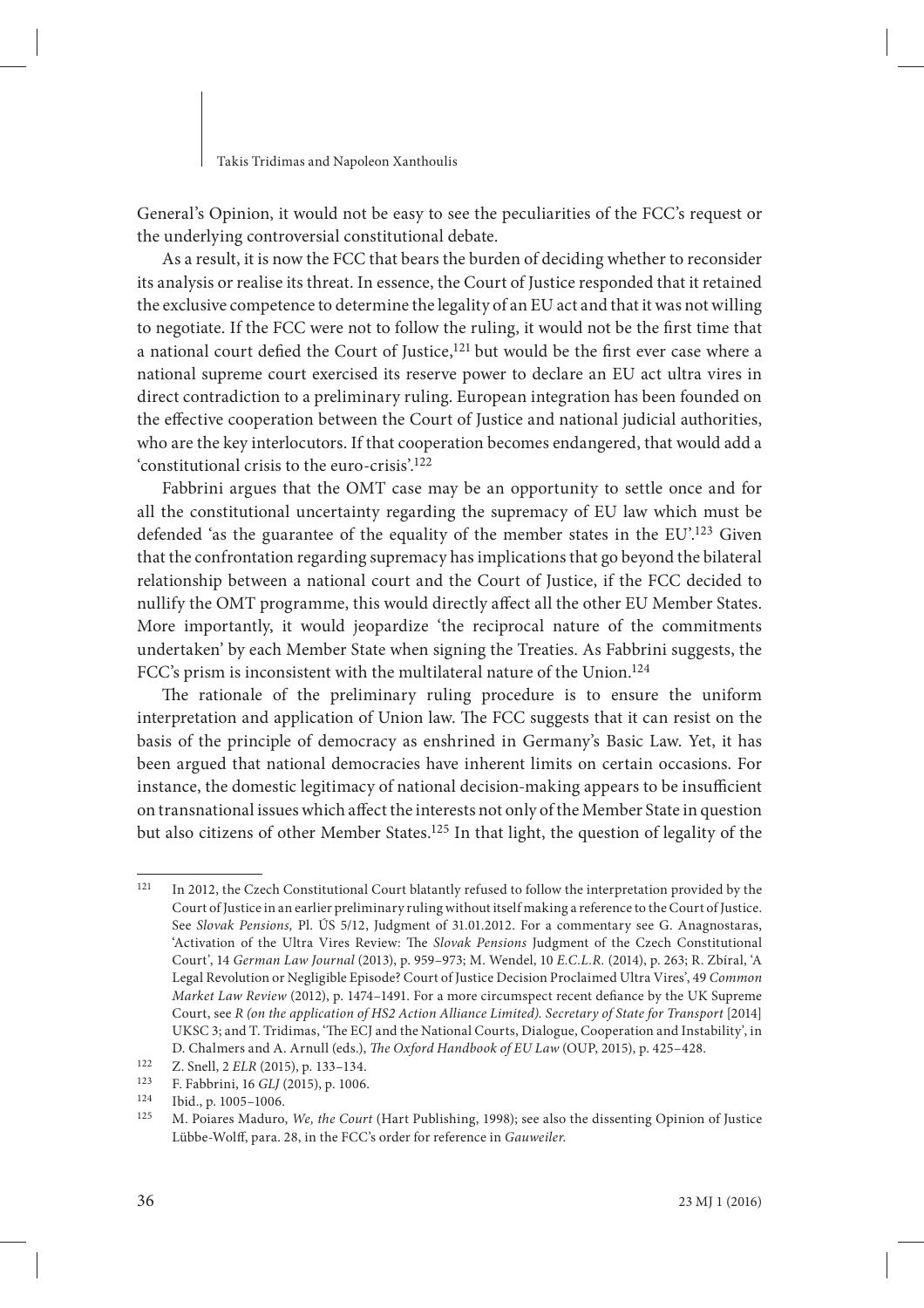ECB's policy actions within the EMU constitutes a transnational matter which cannot be determined unilaterally by a domestic court without risking the fragmentation of EU law. In a power-sharing political system, such as the EU, the democratic legitimacy of Germany cannot provide convincing grounds for resisting the ultimate power of the Court of Justice to determine the legality of an EU act.126 In this sense, the FCC's position risks giving the impression that it lacks 'constitutional empathy'127 by failing to take into consideration the sacrifices of constitutional sovereignty accepted by the other Member States.

### §10. WHAT NEXT?

What would happen if, despite the Court of Justice's findings, the FCC were to decide that the OMT programme was ultra vires? From an EU law perspective, such a ruling would be a flagrant breach of the principle of primacy, the exclusivity of the Court of Justice's jurisdiction to declare EU acts invalid, Article 4(3) TEU, and Article 344 TFEU. It could also lead to consequential violations of other provisions.128 Such a breach could in theory even trigger enforcement proceedings against Germany under Article 258 TFEU. Furthermore, if the German Central Bank failed to comply with the ECB's decisions, the ECB could take action against it before the Court of Justice under Article 35(6) of the Statute of the ESCB and the ECB.129

Nevertheless, the effects of an ultra vires declaration by the FCC are still unclear. Would it mean, as the FCC implied in its reference, that the German Central Bank may be prohibited from participating in the decision-making process or the implementation of the OMT programme?130 More interestingly, would the German public authorities have a 'duty to sabotage'131 the OMT programme, meaning, essentially, that they must take measures to reverse the acts providing for the OMT programme or take adequate precautions to ensure that effects on Germany remain as limited as possible?<sup>132</sup>

Given the ECB's independence and immunity from any political influences, it is hard to imagine what actions the German Government and Parliament could possibly

<sup>126</sup> See also Editorial Comments, 51 *CMLR* (2014), p. 385, citing K. Auel and C.-J. Baquero, 'Karlsruhe's Europe', *Notre Europe* (2010), www.institutdelors.eu/media/karlsruheeuropeauel-baquerocruznejuly10. pdf?pdf=ok; C. Schönberger, 'Lisbon in Karlsruhe: Maastricht's Epigones At Sea', 10 *German Law Journal* (2009), p. 1201–1218, 1210–1216.

<sup>127</sup> F. Mayer, 15 *GLJ* (2014), p. 143.<br>128 See Article 131 TEELL and E.N.

<sup>128</sup> See Article 131 TFEU; and F. Mayer, 15 *GLJ* (2014), p. 123.<br>129 See also Article 271(d) TEEU

<sup>&</sup>lt;sup>129</sup> See also Article 271(d) TFEU.<br><sup>130</sup> See para 45 of the ECC's order

<sup>&</sup>lt;sup>130</sup> See para. 45 of the FCC's order for reference.<br><sup>131</sup> C. Gerner Beyerle, E. Küçükin, and E. Sch

<sup>131</sup> C. Gerner-Beuerle, E. Küçükin and E.Schuster, 'Law Meets Economics in the German Federal Constitutional Court: Outright Monetary Transactions on Trial', 15 *German Law Journal* (2014), p. 281–320, 287.

<sup>132</sup> See para. 49 of the FCC's order for reference.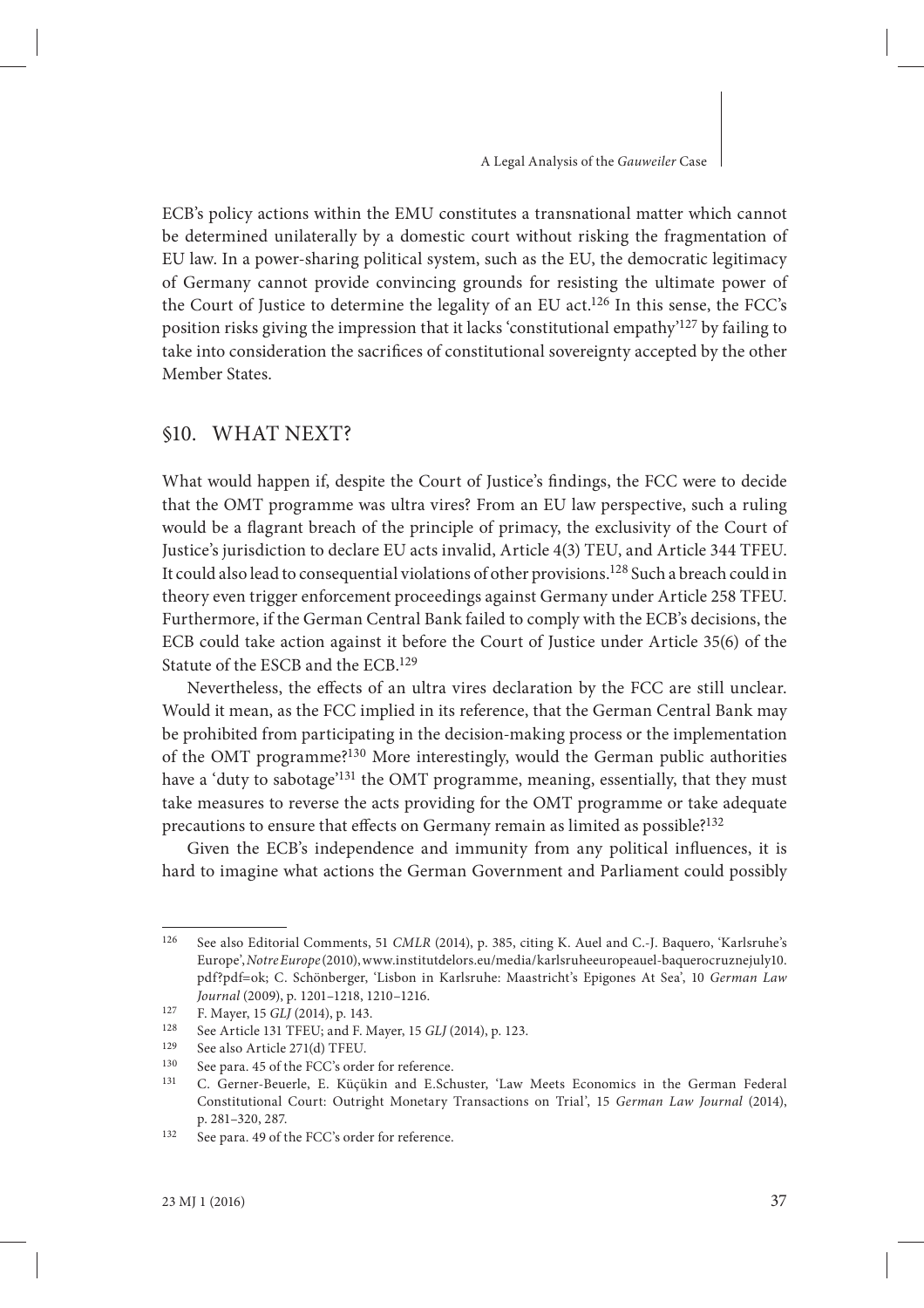undertake.133 It appears that the Bundesbank's objection cannot by itself block a decision in the ECB's Governing Council. Some have even questioned whether the German Central Bank is obliged to comply with such an order from a national court in light of its independent status under Article 130(1) TFEU.134 Moreover, that scenario would bring the German public authorities in front of conflicting legal obligations: on the one hand, the obligation to give effect to the Court of Justice's ruling and, on the other, the obligation to comply with the FCC's declaration of invalidity.135

Several commentators suggest that the risk of damage to the credibility of all actors involved significantly reduces the likelihood of a conflict scenario,<sup>136</sup> and thus favours keeping the institutional power struggle at a symbolic level.<sup>137</sup> The FCC might have an option to avoid the deadlock. Although the extensive analysis and strong language contained in the reference appear to limit the flexibility of FCC's and the possibility to avoid open conflict with the Court of Justice, the FCC might perhaps still be able to apply the standards provided in its own case law and conclude that the OMT programme is compatible with the German Constitution.138

## §11. CONCLUSION

*Gauweiler* is a judgment of institutional empowerment. The ECB emerges as the big winner of the judgment. The emphasis on the objectives rather than the effects of a measure as the determining factor for deciding whether it falls within monetary or economic policy, coupled with a low standard of review, grants the author of the measure enormous discretion. The interdependence between economic and monetary policy works mostly to the advantage of the ECB whose broad powers to pursue monetary policy objectives may have substantial and widespread spillover effects in economic policy. Essentially, the tensions and instability arising from the separation of competences in monetary and economic policy gravitate to the advantage of the Union. By linking financial

<sup>133</sup> A. Thiele, 'Friendly or Unfriendly Act? The "Historic" Referral of the Constitutional Court to the ECJ Regarding the ECB's OMT Program', 15 *German Law Journal* (2014), p. 241–264, p. 249.

<sup>134</sup> F. Mayer, 15 *GLJ* (2014), p. 127–128; M. Wendel, 10 *E.C.L.R.*, p. 281, footnote 113. For the opposite, and more persuasive view, see F. Amtenbrink and R. Repasi, 'Opinion of Advocate General Cruz Villalón in the OMT Case C-62/14', *EURO-CEFG Commentary* (2015), http://euro-cefg.eu/fi leadmin/Files/lde/ Euro\_CEFG/EURO-CEFG\_Commentary\_on\_AG\_opinion\_-\_OMT\_is\_legal\_under\_EU\_law.pdf, p. 9.

<sup>&</sup>lt;sup>135</sup> M. Wendel, 10 *E.C.L.R.*, p. 281, footnote 113 and the works cited therein.<br><sup>136</sup> E. Mayor, 15 *GU* (2014), p. 128

<sup>136</sup> F. Mayer, 15 *GLJ* (2014), p. 128.<br>137 K. Gäerditz, 15 *GLJ* (2014), p. 19

<sup>137</sup> K. Gäerditz, 15 *GLJ* (2014), p. 199.

M. Wendel, 10 *E.C.L.R.*, p. 305. Thiele argues that, in its order for reference, the FCC does not expressly state that the ECB is definitely violating the treaties but only that 'a violation would have to be interpreted as qualified, if one came to the conclusion that there was a violation'. While admitting this argument is weak from a logical point of view, it could open the door for the FCC to accept the Court of Justice's ruling: See A. Thiele, 15 *GLJ* (2014), p. 254-255. It is however difficult to see how that argument could stand in the light of the FCC's reasoning in the order for reference.